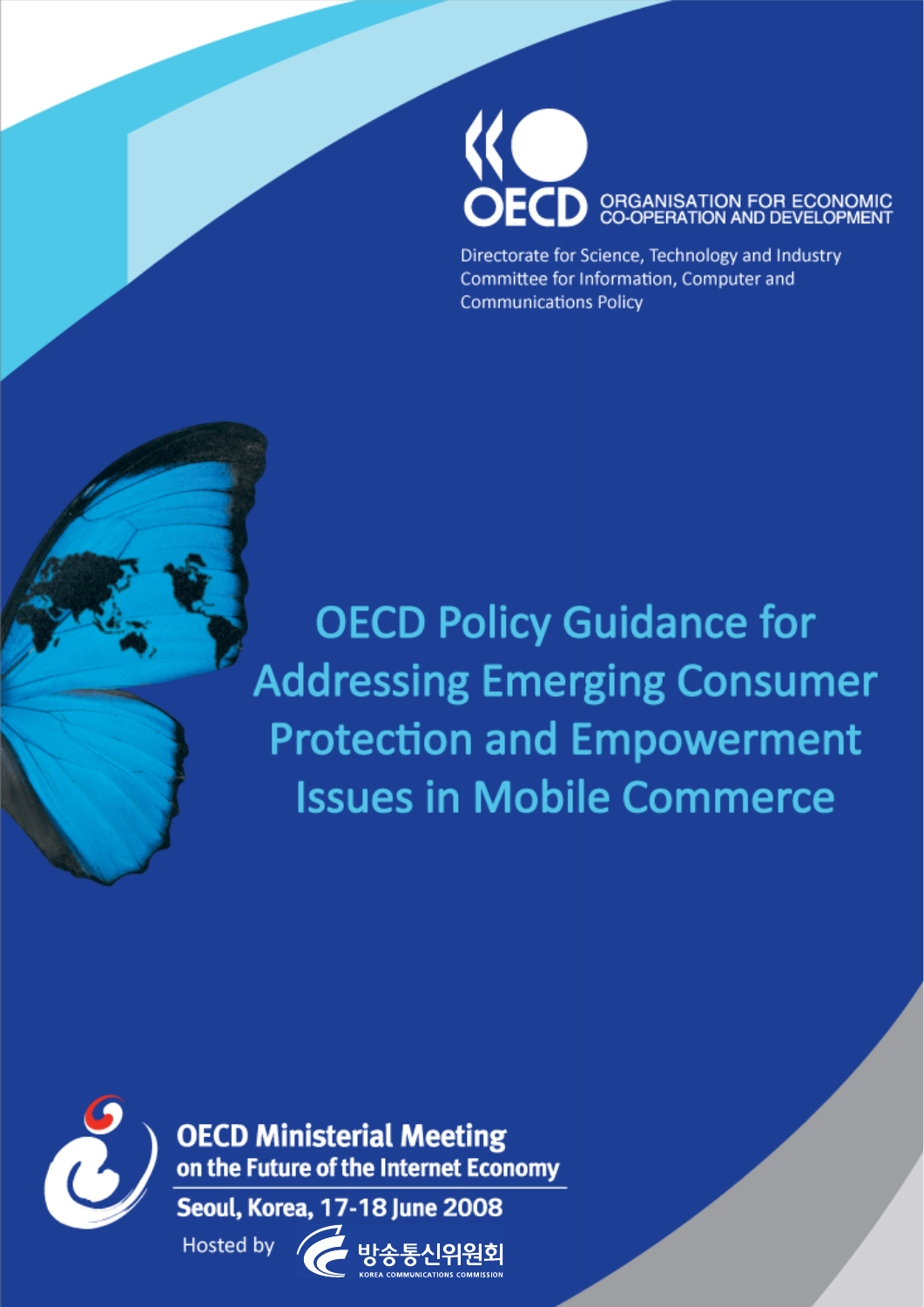# **OECD Policy Guidance for Addressing Emerging Consumer Protection and Empowerment Issues in Mobile Commerce**

## **I. Introduction**

#### *Mobile commerce developments*

For the purposes of this document, mobile commerce, also known as "mobile ecommerce" or "m-commerce," means commercial transactions and communication activities conducted through wireless communication services and networks by means of short message services ("SMS"), multimedia messaging service ("MMS"), or the Internet, using small, handheld mobile devices that typically have been used for telephonic communications. "Mobile operator" refers to a company that provides services to mobile subscribers; "mobile vendor" refers to a company that sells goods and services through mobile platforms, either directly, or through intermediaries including website operators (such as Yahoo! and eBay) and mobile aggregators (*i.e.* entities that assist mobile vendors by, for example, processing and forwarding multiple third-party vendor charges to mobile operators for billing to mobile subscribers); "mobile subscriber" refers to the individual who pays for a mobile phone subscription.

With the convergence of operating platforms, mobile commerce is now expanding into Internet-based e-commerce. This is making it increasingly difficult to distinguish mobile commerce from other forms of e-commerce. While mobile commerce does not as such require Internet access, ever more m-commerce transactions occur by means of communications system protocols (such as Web (HTML, TCP/IP), Wireless Application Protocol ("WAP") and i-mode) and phones connected to wireless communications networks (*e.g.* "3G"). In addition, an increasing number of personal data devices or smart phones are now able to support wireless telephonic communications.

Mobile commerce is currently growing at a rapid pace in many OECD countries. In these countries, more and more individuals have advanced mobile phones and other such devices that allow them to benefit from a broad range of mobile services that are different from what is currently possible from fixed computers. Between 1997 and 2005, the number of mobile subscribers in the OECD grew at an average compound growth rate of 24% per year (OECD, 2007b, p. 98).

Currently, mobile phone subscribers can use their devices:

- To purchase and download content, such as movies, music, ring-tones, or games.
- To play online games and gamble online.
- To access information available on a mobile screen, such as weather forecasts or the news, mobile TV and program-related information broadcast alongside TV channels.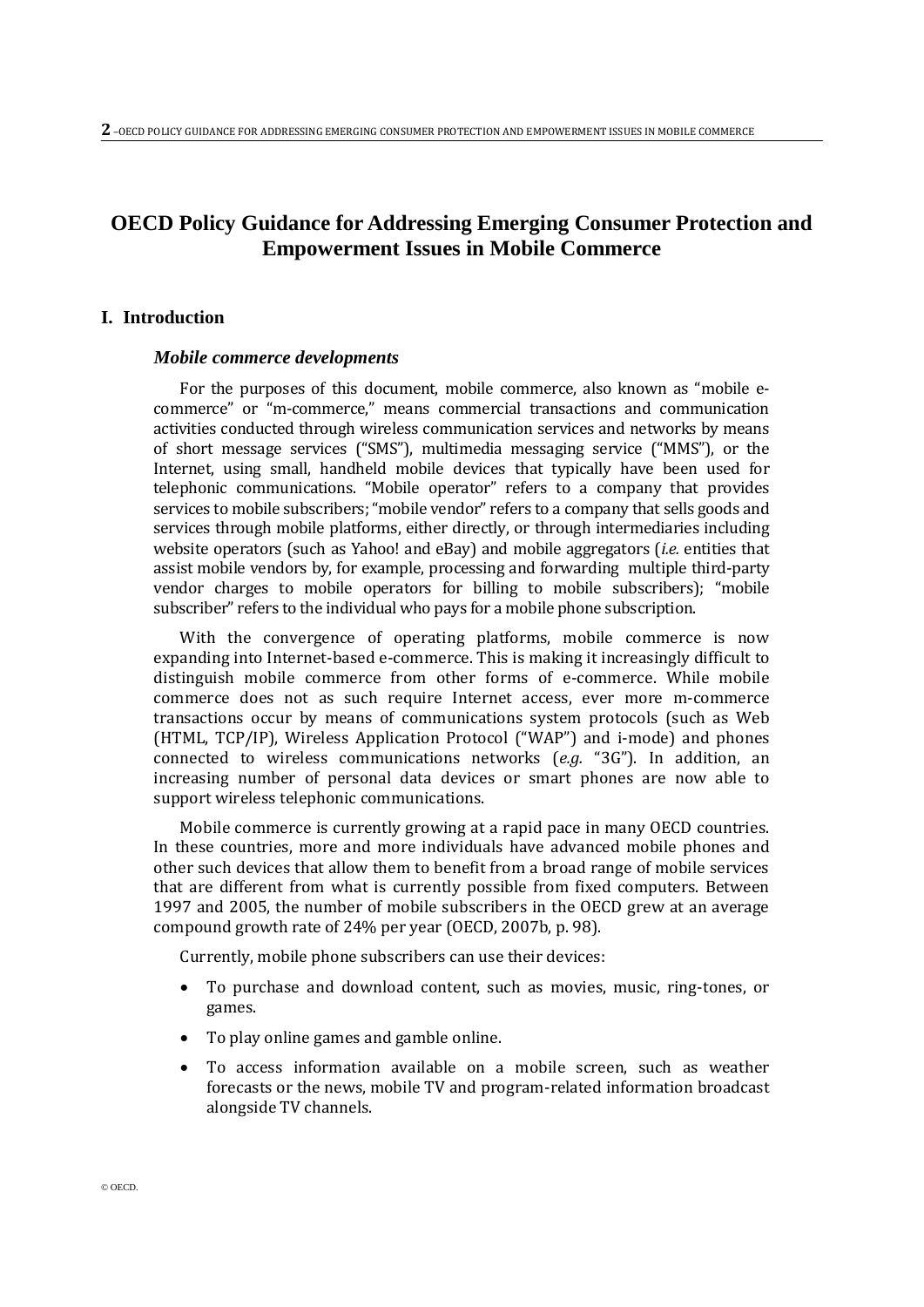- To obtain information tailored to data about their location through location technology.
- To access online banking and financial services, and make transactions.
- To make payments for mobile activities, either charged on credit cards or on mobile phone bills.
- As payment devices ("e-wallet") to purchase goods or services; and
- To vote in interactive TV programmes.

The development of the third generation of mobile services ("3G"), which provides high-speed Internet access on mobile phones, complete with audio and higher quality graphics, has expanded consumers' interest in the devices and opened up the potential of new commercial applications.

Another development concerns the increasing access and use of mobile phones by children. Ensuring that children benefit from mobile devices' opportunities while receiving effective protection against aggressive, inappropriate and abusive mobile marketing practices and offers represents a key challenge for all stakeholders.

#### *Emerging mobile commerce challenges for consumers*

The Committee on Consumer Policy (CCP) has been following developments in mobile commerce for a number of years. In 2007, the Committee issued a report (OECD, 2007a) providing an overview of m-commerce and identifying some of the key challenges it would pose to consumers. The report notes that mobile devices have unique characteristics that attract consumers' interest (they are easy to use and offer consumers access to service whenever they want from areas where mobile service is available), but that they also present inherent technical constraints such as small screen size, limited storage and memory capacity, battery life, and low processing power.

This document aims at providing practical measures that stakeholders could take to address a number of key issues that have emerged in countries where the market is well advanced. Other issues may well emerge over time. This document is therefore not designed to provide a comprehensive set of policy principles and actions, but rather offers some principles to guide an evolving exploration and analysis of current and future challenges posed by m-commerce. These challenges are presented below in the form of hypothetical examples.

The Committee decided to focus on three issues:

- The problems that could occur as a result of limited information disclosure possibilities on mobile devices (due to the small screens and other technical limitations).
- The increased risks of commercial exploitation of minors; and
- The heightened vulnerability of mobile devices to unauthorised use, data security breaches and privacy risks.

The Committee decided to examine these issues in light of the 1999 *OECD Guidelines for Consumer Protection in the Context of Electronic Commerce* ("the *Ecommerce Guidelines*") (OECD, 1999). While most delegations considered that the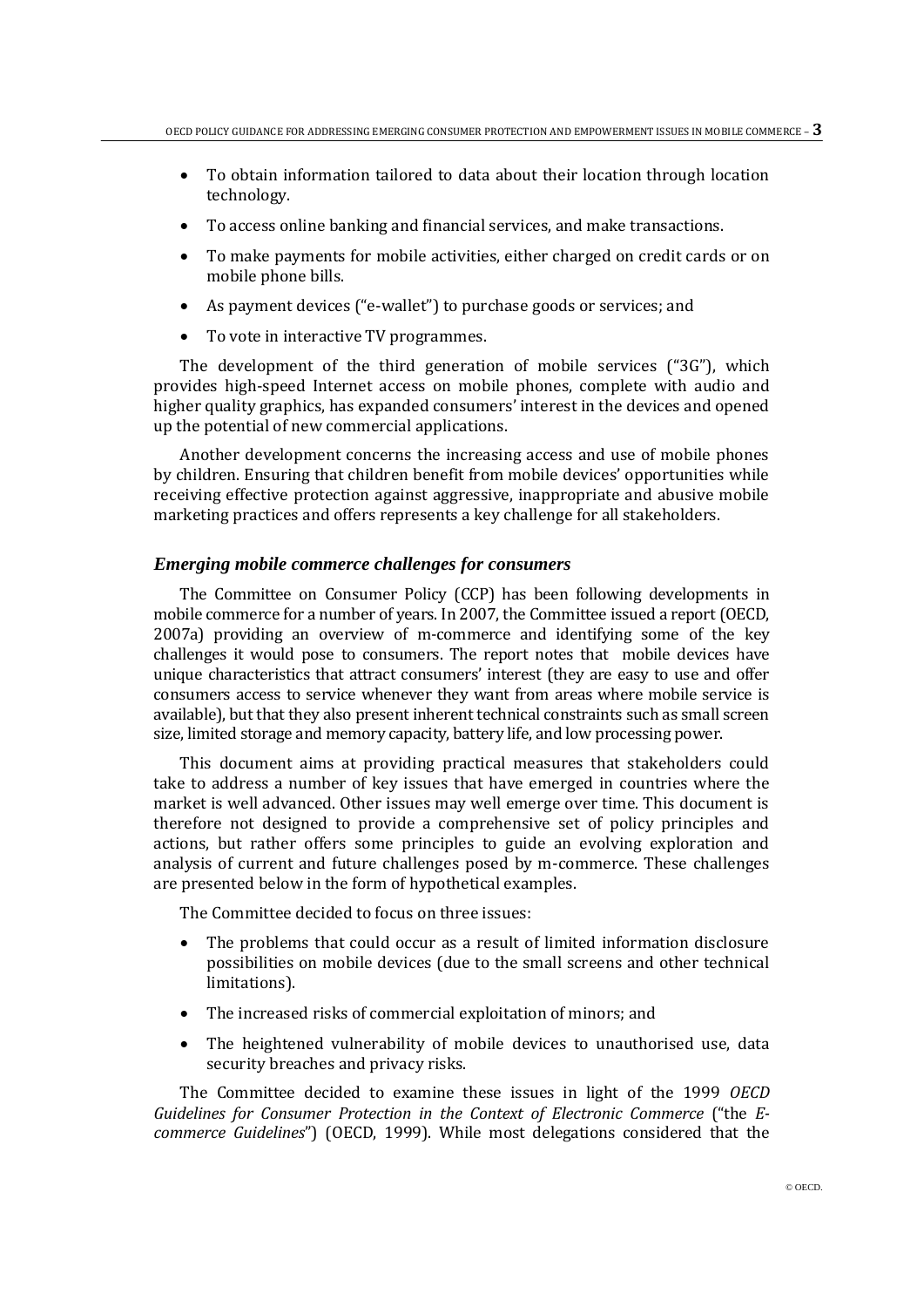principles contained in the *E-commerce Guidelines* apply to m-commerce, they recognised that it would be beneficial to elaborate on how these principles could be effectively applied by mobile operators, website operators, mobile aggregators and mobile vendors of financial and other commercial services, as well as mobile subscribers, to address the issues mentioned above. In doing so, the Committee would also incorporate best practices from other relevant OECD instruments pertaining to consumer protection, security, privacy and spam (as listed in Appendix 2).

## **II.Limited information disclosure**

The *E-commerce Guidelines* indicate that consumers should be provided with information, prior to contracting, to enable them to make informed decisions in their electronic transactions. Such information, which should be accurate and easily accessible at all times, is as follows (Box 1):

- Information on the business and on available dispute resolution mechanisms.
- Characteristics of the goods or services on offer; and
- Details about the transaction itself, including the terms, conditions and methods of payment, and costs.

## *Box 1. Key disclosure provisions in the E-commerce Guidelines*

## *Part II of the E-commerce Guidelines set forth the following general principles:*

- Section II ("Fair Business, Advertising and Marketing Practices") sets forth several general principles stating that businesses should not engage in practices that are likely to be deceptive, misleading, fraudulent or unfair; that businesses marketing to consumers should not engage in practices that are likely to cause unreasonable risk of harm to consumers; and that businesses should present information about themselves and the goods or services they provide in a clear, conspicuous, accurate, and easily accessible manner.
- Section III, C ("Online Disclosures information about the transaction") states that the business should provide sufficient information about the terms, conditions, and costs associated with a transaction to enable the consumer to make an informed decision about whether to enter into the transaction. The information must be clear, accurate, and easily accessible and include "an itemisation of total costs collected and/or imposed by the business."
- Section IV ("Confirmation process") indicates that there should be a way for consumers to review the purchase details and make an express, informed and deliberate consent to complete the transaction. It also states that consumers should be able to retain a complete and accurate record of the transaction. They should finally be able to cancel the transaction process before concluding it.
- Section VI ("Dispute Resolution and Redress") encourages businesses to provide consumers with fair, effective, transparent and internal mechanisms to address complaints. In this regard, the 2007 OECD Recommendation on Consumer Dispute Resolution and Redress calls on the private sector to establish "[e]ffective processes for internal complaints handling, which provide consumers with the opportunity to resolve their complaints directly with the business concerned in a fair, effective, and timely manner without imposing a fee or charge for accessing or using these processes."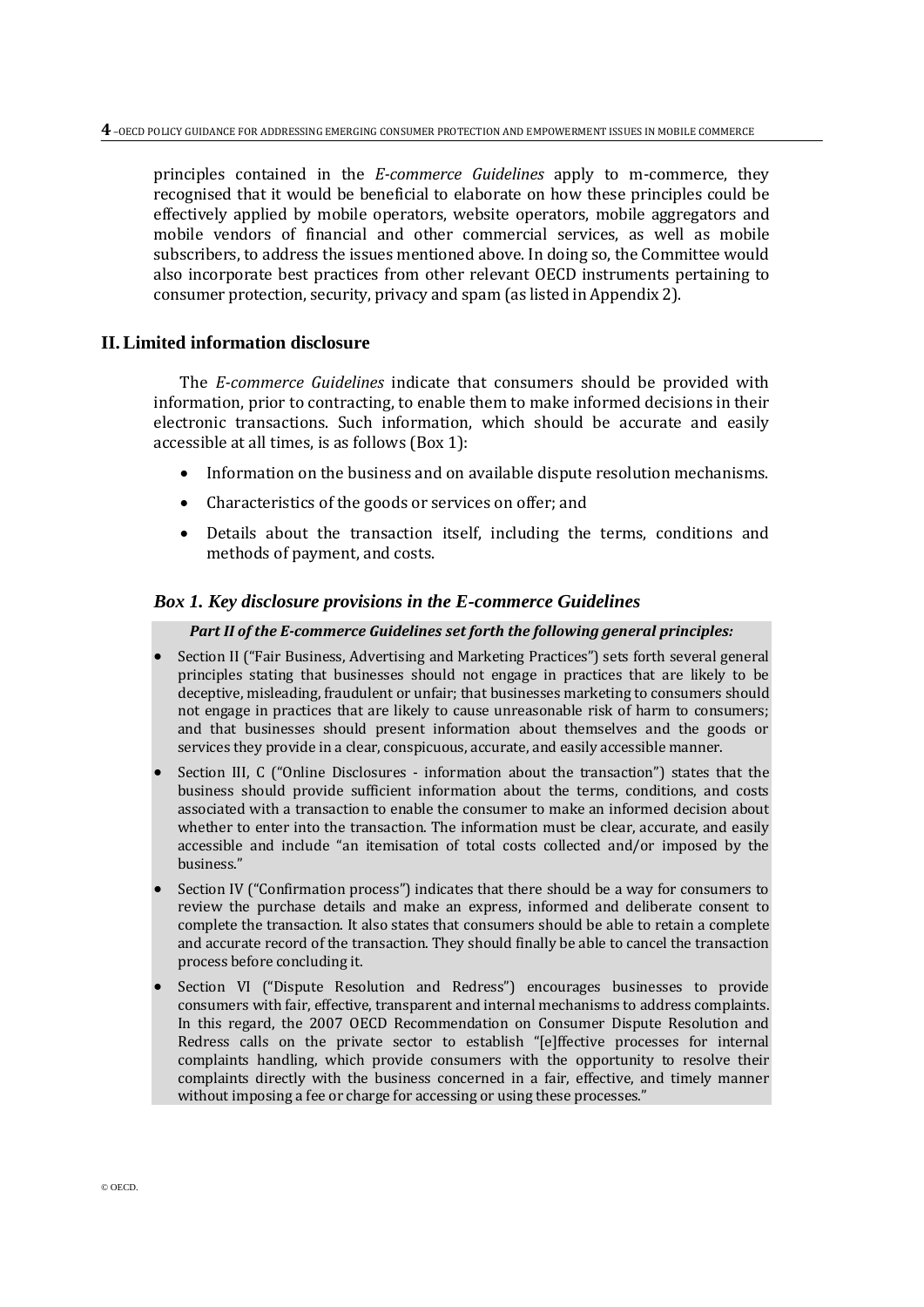Providing such comprehensive information to consumers is complicated in the case of m-commerce due to mobile devices' inherent technical constraints such as small screen size and, in many devices, limited memory or storage capacity. Mobile phone offers for services or goods have typically been made in the form of SMS or mobile e-mail. In addition, they may also appear through Internet websites accessed on mobile devices. With the increased linkage of mobile devices to the Internet, even if information requirements can be technically met, they may not be sufficiently accessible to mobile phone subscribers for technical reasons.

## *Access to information about businesses, goods and services, and the transaction process*

#### *Offer for TV*

*An e-commerce retailer sent an offer for a TV to one of its customers on his mobile phone. The offer indicated that full information about the company, the TV and the terms and conditions of the sale were available on the company's website, and provided the URL. The customer ordered the item without consulting the webpage. When he received the bill, he was surprised at the high shipping and handling charges. He complained to the company, but was informed that the full details on costs were provided on the website.* 

In the above case, the mobile vendor seems to comply with the information requirements contained in Section III, Part II of the *E-commerce Guidelines*. However, there may be questions as to whether the information, which is only available on the Internet, would be sufficiently accessible by mobile phone subscribers. Some consumers may not have Internet access on either their mobile phones or computers. In response, governments could, acting under other provisions of the *Ecommerce Guidelines*, such as Part III ("Implementation"), encourage mobile vendors to:

- Provide basic pre-contractual information by SMS, recognising that this is only a partial solution due to current limitations communications providers have made on the length of such messages and the inability to print out such information.
- Mail complete information in written form to the mobile phone subscriber expressing interest in the commercial offer.
- Provide a phone number that consumers could call to get more detailed information about their purchases.
- In addition, governments could seek to address these issues by:
- Promoting self-regulatory schemes and best practices, and encouraging private sector leadership in the development of technology to ensure that consumers can easily access the full information they need to determine whether to make a transaction.

In the future, technology aimed at providing wireless data over long distances may be helpful to the extent it facilitates transfer of data between mobile devices and computers.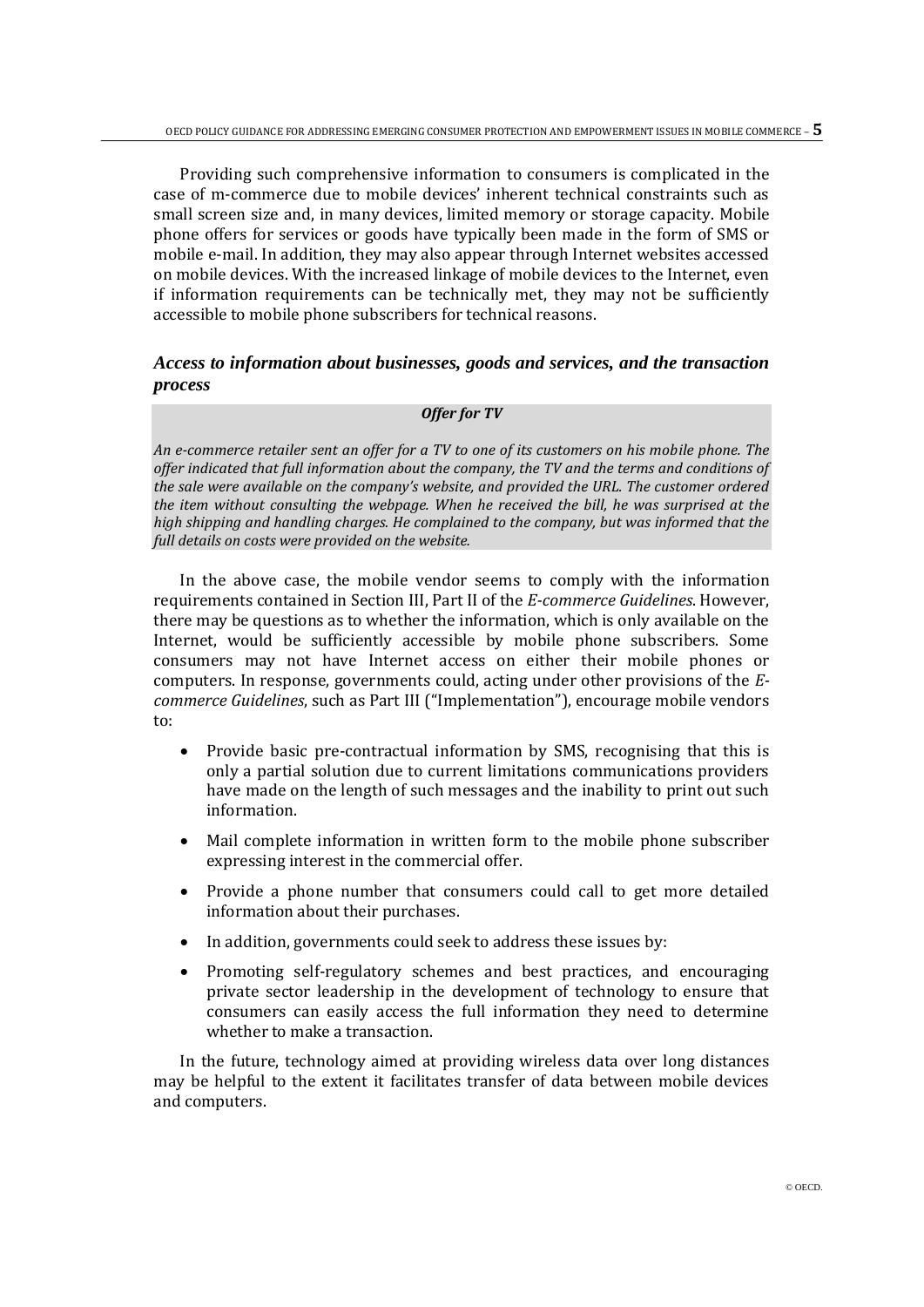#### *Confirmation process*

#### *Unwanted subscription*

*A consumer using a mobile phone reached a website offering a one month free online access to a business magazine. He provided his details through SMS to accept the offer. He did not however notice the contract terms that were at the bottom of the page. They stated that after one month he would have to pay for the service; viewing the terms would have required extensive scrolling. The consumer was puzzled two months later when he received his mobile phone bill by SMS, which included a charge for the above service; he did not recall indicating that he wanted to subscribe to it at the end of the trial period.* 

In the above example, the consumer accessed a site, but did not confirm his intent to subscribe to that service at the end of the trial period. The service provider nonetheless claimed that the consumer had ordered the service.

The above scenario suggests that mobile phone subscribers should be given the opportunity to receive clear and full information about the proposed transaction prior to the conclusion of the contract so that they can confirm the goods or services ordered, correct any errors and to retain or print out adequate records of the proposed transaction made over mobile devices, including contract terms (*Ecommerce Guidelines*, Part II, Section II and IV). If a mobile subscriber does not receive such prior information, it might be beneficial to:

 Provide mobile subscribers with an opportunity, in mobile transactions, to withdraw from the transaction process until such time as they have been provided with the possibility to review the full contract and express an informed and deliberate consent to the purchase.

In addition, mobile phone subscribers should be protected against unfair or unscrupulous mobile vendors who may, through information they obtain about the identities of persons visiting their site, exploit or harass them. To protect mobile phone subscribers from such risks, rules restricting the information (other than directory information such as name and phone number) that mobile operators can disclose without the customer's permission, to outside parties including to joint venture partners or independent contractors for marketing purposes, could be put in place in jurisdictions where existing protection is not adequate. Other mechanisms, such as rules mandating conspicuous disclosure of a mobile operator's data collection practices, could also be considered.

## *Stock purchase*

*A consumer signed on to his bank to place an order to sell stock over a mobile phone. He validated the details of the order, thinking he had confirmed the transaction. He did not realise that he had to scroll to the bottom of the validation page for confirmation information. The process for confirming the order was not clearly indicated; as a result, the transaction was not executed.* 

In the above example, the financial service provider had informed the consumer about the need to carry out the transaction, but in doing so, had failed to give the opportunity to confirm it. Care needs to be taken to ensure that the procedures for carrying out transactions on mobile handsets take the limitations of screen size and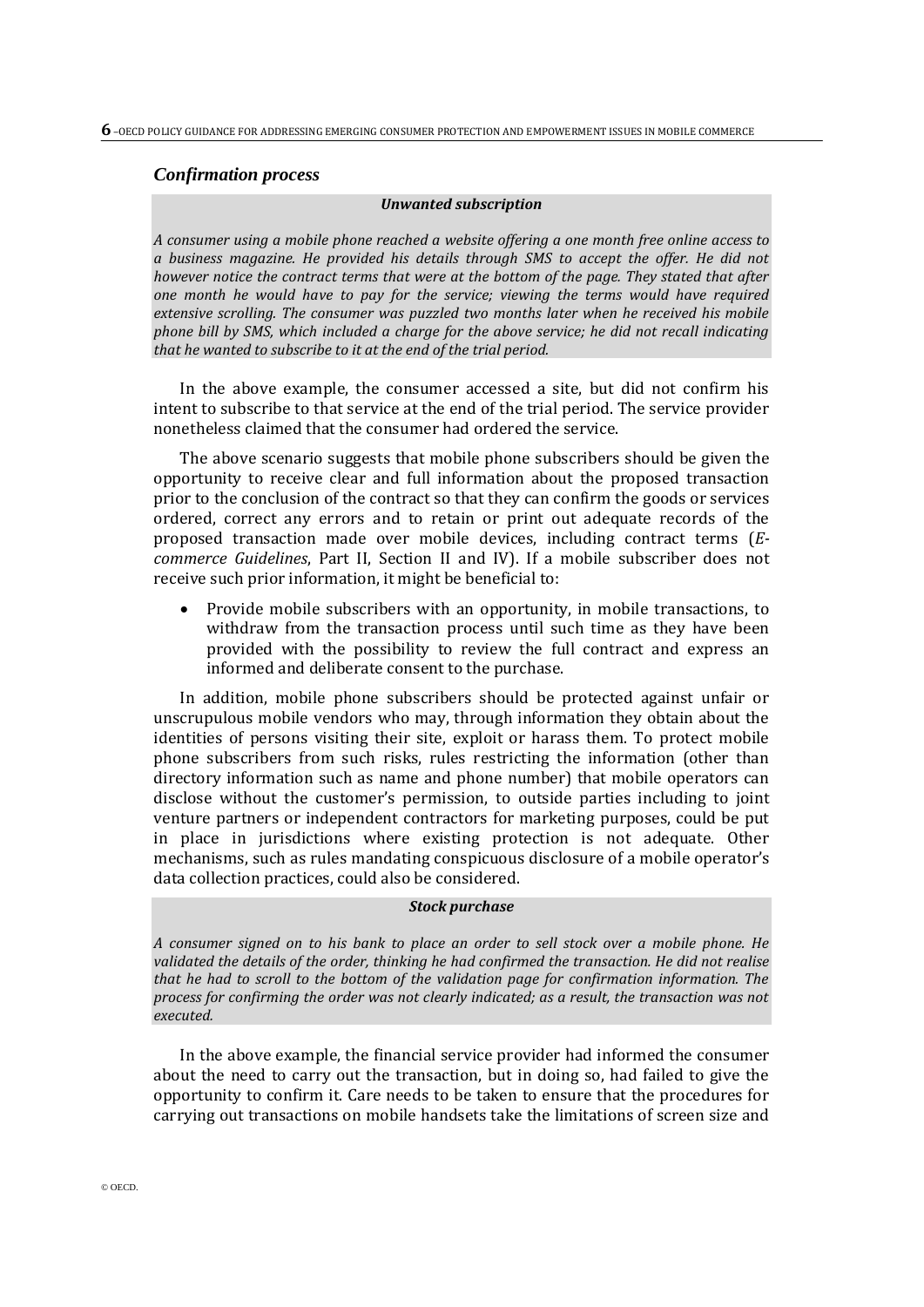storage capacity into account. Once basic information on an order has been supplied, it would be beneficial for consumers to:

- Receive confirmation of a transaction via an SMS message or e-mail.
- Provide a way for consumers to easily check on the status of their order, on their mobile handset as well as on the Internet.

#### *Dispute resolution and redress*

Section VI, Part II of the E-commerce Guidelines ("Dispute Resolution and Redress") encourages businesses to have fair, effective, transparent and internal mechanisms to address complaints. This principle is developed further in the 2007 OECD Recommendation on Consumer Dispute Resolution and Redress, which calls upon private sector participants to establish "[e]ffective processes for internal complaints handling, which provide consumers with the opportunity to resolve their complaints directly with the business concerned in a fair, effective, and timely manner without imposing a fee or charge for accessing or using these processes."

## *Complex chains of contracts*

#### *Interactive TV*

*A television talent show invited viewers to vote for their favourite contestants by sending short codes through their mobile handsets. The price of the call was disclosed only at the bottom of the screen in fine print that appeared for 10 seconds. Moreover, the print was impossible to read from the distance that viewers would normally sit from their television screens. There was no confirmation process sent on their mobile phones – after voting, viewers simply saw a message thanking them for their votes. Mobile subscribers did not realize that they had been billed for premium rate (above the cost of standard transmission) messaging services until the charges appeared on their mobile service bills. When they disputed the charges with their mobile service operators, they were informed that they had to pay the bill and take the problem up themselves with the television programme.*

## *Mobile handset transport ticket*

*A consumer ordered a transport ticket from the national railway company via his mobile handset, allowing him to use his Near Field Communication enabled handset as his ticket on local buses, trains, and trams. While he was on a tram, he was stopped by a controller, who tried unsuccessfully to validate the m-ticket. As a result, the controller required him to pay for the ticket immediately and levied an additional fine because the consumer was unable to prove that he had purchased the ticket. Back home, the consumer asked his mobile operator for assistance with reimbursement for the second ticket and the fine.* 

*The mobile operator informed him that it was not responsible in this matter and that the consumer should send his request to the railway company.*

The first hypothetical case shows the interaction between two media – traditional television and commerce carried out through mobile devices. It highlights the trend towards using premium text messaging as a business model in m-commerce. The hypothetical case also raises a number of issues for mobile subscribers including: *i*) the inability of consumers to know when they are accessing premium messaging services on the mobile handsets, *ii*) the lack of a confirmation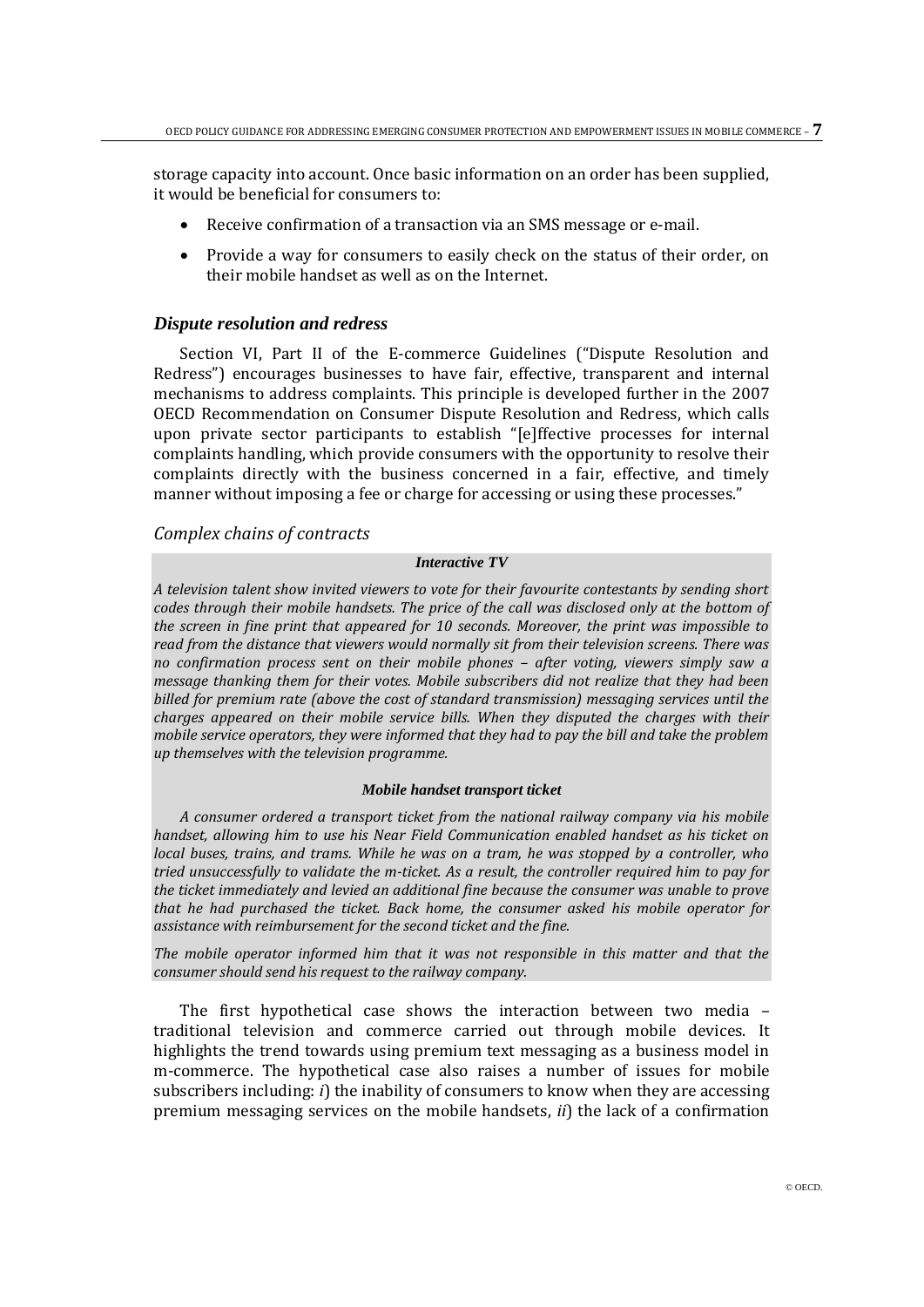process, and *iii*) the mobile operator's lack of an effective dispute resolution and redress system for the billing dispute.

With respect to dispute resolution, both examples illustrate a case where there is a lack of clarity as to which entity is directly responsible for handling consumers' claims. Typically, charges for mobile commerce transactions are billed to mobile subscribers by the consumer's mobile operator on behalf of the vendor of the goods or services through mobile platforms. In some cases, relationships in the delivery of m-commerce services are even more complex, notably when payment for the service at offer is debited from the consumer's bank account or credit card, as shown in the second example above.

In a few OECD countries, partnerships have been established or are being established between transport companies and mobile operators to provide consumers with the ability to use their mobile handset as a transport ticket. In these countries, consumers are charged by several methods: on their mobile phone bills, their credit cards or via cash transactions. In these multi-dimensional transactions, it should be clear to the consumer which entity has responsibility for handling consumer disputes and providing redress.

The two examples above suggest that it might be beneficial to encourage mobile operators and vendors to:

- Establish fair, effective and transparent internal mechanisms to address and respond to consumer complaints.
- Clearly indicate to consumers rules on responsibility for handling claims in complex contracts. Best practices could, in this regard, provide guidance on who, between the mobile operator, transport company or both, is accountable to consumers in light of the specific circumstances and characteristics of a case.

Moreover, m-commerce participants should consider implementing dispute resolution and redress mechanisms such as customer satisfaction codes, chargeback mechanisms, and alternative dispute resolution services, as recommended in the *2007 OECD Consumer Dispute Resolution and Redress Recommendation* ("the *Consumer Dispute Resolution and Redress Recommendation,"* Annex, Section II, A.7).

It would be beneficial for mobile operators, mobile vendors, website operators, mobile aggregators and governments to work together to establish fair, effective and transparent self-regulatory mechanisms, policies, and procedures to address consumer complaints and resolve consumer disputes arising from complex mcommerce transactions.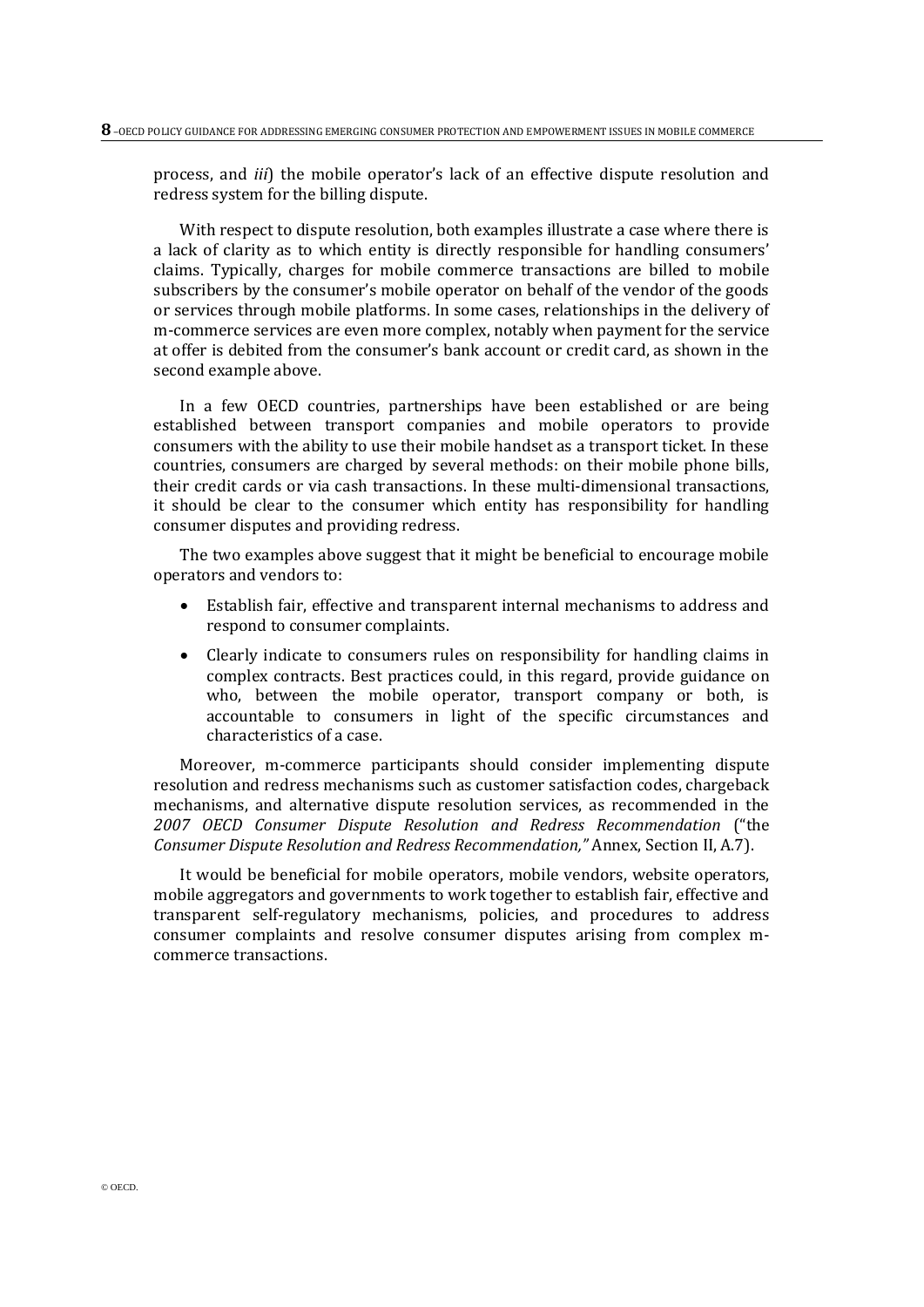*Cross-border disputes* 

#### *Luxurious watch*

*A consumer received an SMS containing a link to a website, which advertised a luxurious watch at a low price. The consumer felt confident that the offer was genuine because it came from a mobile site from which he had already bought similar products and which contained information in his native language. He therefore placed an order to buy the watch. When the watch was not delivered, the consumer complained to the customer service department of the company, and found out that the business that he purchased the item from was in fact operated by another company which was not based in his country. When he complained to government authorities, he was told that they could do nothing since the business was located outside the country.* 

Part II, Section III, A *i*) and *iii*) of the *E-Commerce Guidelines* requires businesses to provide consumers with accurate, clear and easily accessible information about themselves (including their geographic locations) and ways to resolve disputes. Such information and redress mechanisms are necessary to help strengthen consumer confidence in cross-border transactions, as also provided for in the *Consumer Dispute Resolution and Redress Recommendation* which calls on member countries to enhance the effectiveness of consumer remedies in cross-border disputes (Annex, Section III).

Stakeholders are encouraged to establish effective dispute resolution mechanisms to address consumer complaints in cross-border m-commerce transactions.

## *Access to m-commerce for disadvantaged consumers*

As recommended in the *Consumer Dispute Resolution and Redress Recommendation* (Annex, Section II, A. 6), the special needs of disadvantaged consumers should be addressed as m-commerce develops. For example, it may be particularly problematic for people with low vision to review disclosure/disclaimer statements on small mobile screens.

## **III. Protection of minors**

In most OECD member countries, minors (*i.e*. generally persons under the age of 18) do not have the legal capacity to enter into commercial contracts – including, for example, contracts for voice calls or commercial transactions over their mobile devices. This does not, however, necessarily prevent them from engaging in commercial transactions using a device that is part of a contract entered into by their parents or another adult. In some countries, older minors may, however, be allowed to conclude such contracts, provided that they obtain prior parental consent. This parental control over minors' commercial activities is currently being challenged in the mobile commerce marketplace due to the sharp increase in the number of minors who possess their own devices (OECD 2006, p. 5-6). One way of discouraging minors from falsely entering into contracts would be to:

Encourage mobile operators to put age verification systems in place.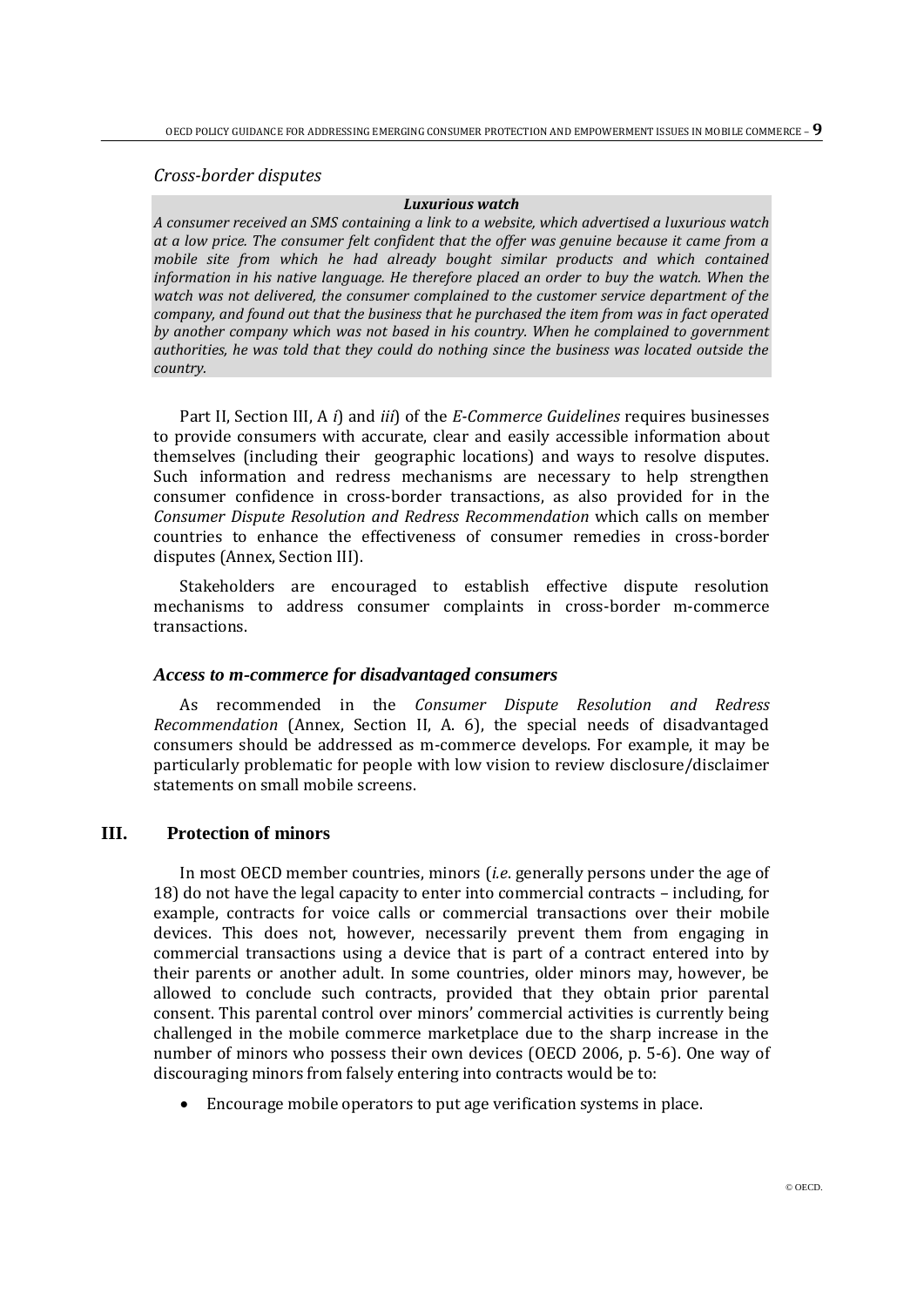To date, however, age verification technologies have failed to develop on a widespread basis. This is a challenging problem. Mobile operators can seek age information in a manner that discourages age falsification, *e.g*. by requiring children to enter their birthdates, rather than their actual ages. However, in the absence of age verification technologies, it is not difficult for children to evade a site's age screening mechanisms by submitting false age information, thereby gaining entrance to inappropriate sites and/or engaging in transactions without parental authorisation. This highlights the need for supplementary technology that can provide additional measures of security for children as, more and more, they engage in online activities from wireless handsets.

While parents usually aim to provide their children with mobile phones to improve communication and enhance safety, children's use of mobile phones goes much further (OECD, 2006, p. 8). They are increasingly attracted by services to which fees may be attached (such as ringtone downloads, videos, chatting, and games). As a result, they are engaging in commercial transactions, and may be exposed to risks such as *i*) access to harmful or adult content and *ii*) unexpectedly costly transactions which could result from aggressive marketing.

Part II, Section II of the *E-commerce Guidelines* provides that "Businesses should take special care in advertising or marketing that is targeted to children, …, who may not have the capacity to fully understand the information with which they are presented." This principle should guide mobile service providers, mobile operators, and others offering m-commerce services in communications and transactions with children.

## *Access to harmful or adult content*

#### *For adults only*

*A 15-year old received a text message inviting him to preview a new Internet site for free. He responded to the message and acquired the site address in return. He accessed the site, discovering that it contained sexually explicit material. He reported the offer to his mother, who contacted the mobile operator immediately, to express her outrage that her child had received the solicitation. The mobile operator explained that it did its best to filter such traffic, but some inappropriate content slipped through. When the child responded to the SMS, his contact information (i.e. phone number) was put on a list of potential customers. He subsequently received a stream of provocative messages, forcing the distraught mother to demand a new mobile phone account for her son.*

#### *Free photo site*

*A 15 year-old found out about a website offering adult-oriented photos for free from his friends. He went to the site using his mobile phone, knowing his parents would not be able to monitor his web activity closely. The website contained a warning that users should be over the age of 18. He responded that he was, and was granted instant access.*

Businesses should consider developing more effective tools to prevent minors from accessing adult content sites from their mobile platforms. As stated in the *Ecommerce Guidelines*, member countries "should… encourage continued private sector leadership in the development of technology as a tool to protect… consumers" (Part III, *iii*), "Implementation").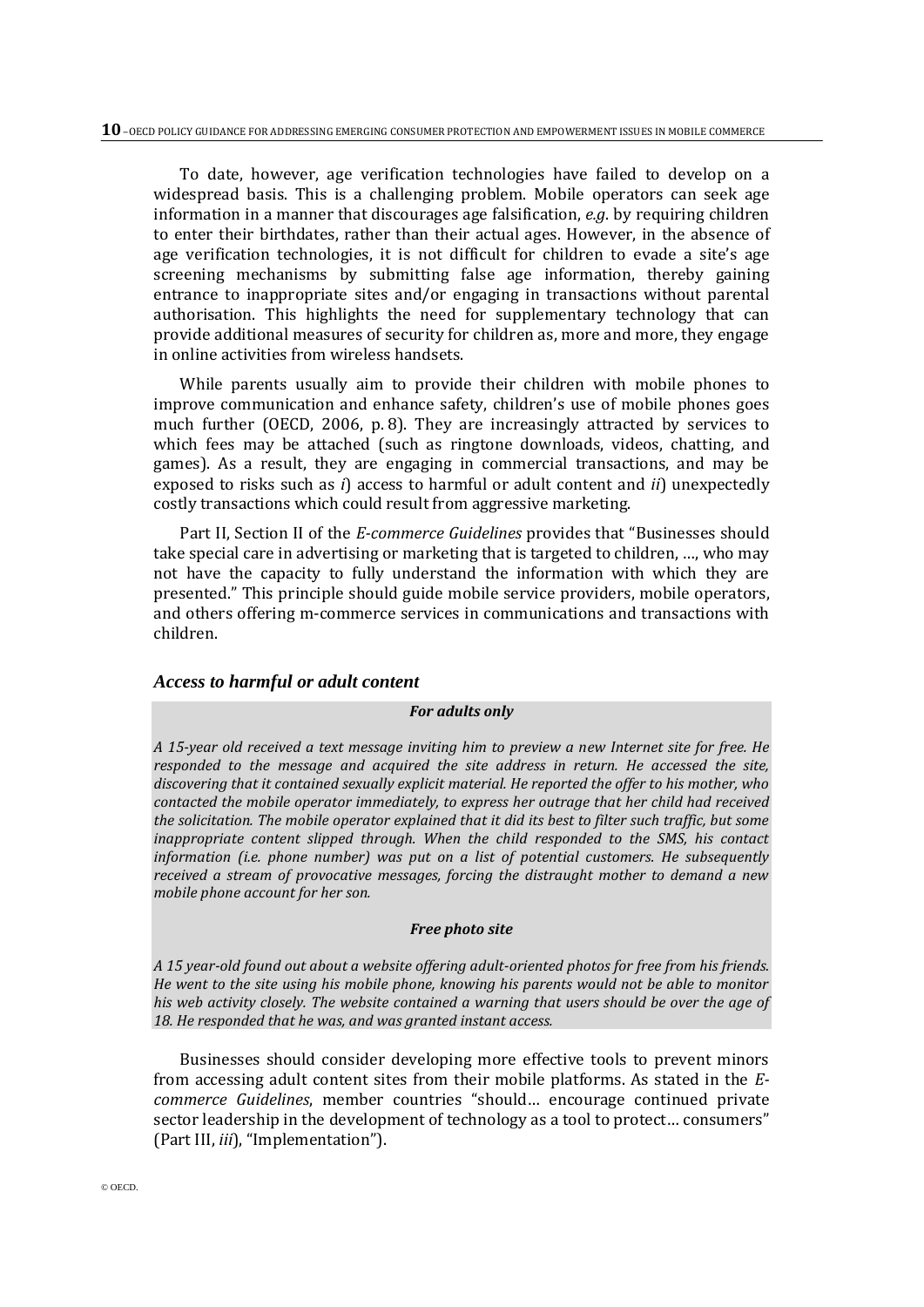Much has been done to develop software that does just that with respect to screening certain content from consumers who use their computers to access the Internet. To address this issue in the m-commerce environment, voluntary codes of conduct or guidelines have been developed by mobile operators in some countries to put in place options for restricting children's access to adult content (Appendix 1). Under these frameworks, mobile operators have supported a number of ways to respond to issues involving minors, including:

- The development of awareness-raising campaigns for parents and children.
- Warning in all audio and visual advertising that interested parties must be 18 or older or have a parent's permission to participate.
- The classification of commercial content (restricted adult content versus generally accessible content); and
- The development of more effective age verification procedures.
- Additional measures that could be explored to protect minors include:
- Adapting existing member country laws and rules protecting children on line to the mobile environment.
- Encouraging mobile operators to inform parents of the filtering options available to them to help prevent children's access to adult content.
- Encouraging mobile vendors selling adult content services i) to work with the relevant authorities at domestic level to ensure effective protection of minors and ii) to put in place appropriate safeguards to prevent children's access to these services.
- Establishing procedures under which, for example, a notice could be sent to parents if their children access adult content sites; and
- Filtering services that could be activated by parents on the device to block Internet access to inappropriate content.

## *Marketing targeting children*

## *Ring tones and related items*

*A 13-year old was intrigued by various messages she received on her mobile handset from a vendor from whom she had previously bought a ringtone. The vendor encouraged her to buy all sorts of goods and services. She ended up buying a number of additional ringtones, games, and*  horoscopes. Her mother asked the mobile operator to intercept the ads, but it indicated that it *was powerless to do so.*

## *Unsolicited ads*

*A ten-year old was shopping in the mall with his mother. As they walked past stores he was intrigued by the ads that were being beamed to him on his mobile phone by the different retailers. He showed his mother, who was impressed by this new phone feature. She was unaware of the properties of the Bluetooth technology that was installed on her son's device. When they returned home, the mother became concerned that there might be downsides to the unsolicited advertising that was now possible through the Bluetooth technology.*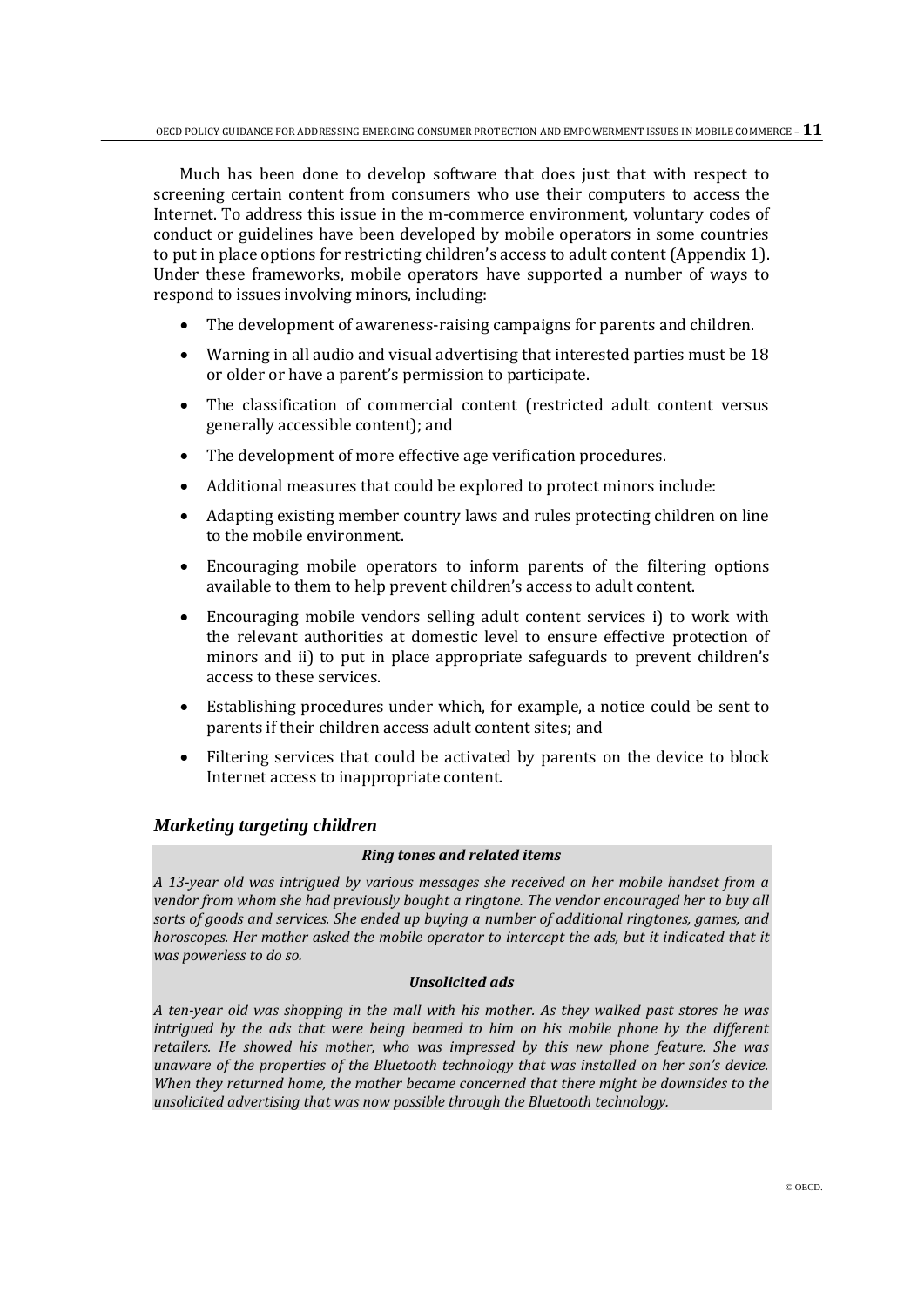As set out in the *E-commerce Guidelines* (Part II, Section II), children may not have the capacity to understand fully the information that they are presented. While it may be difficult to prevent abusive m-commerce marketing that targets children, there might be possibilities for limiting it by encouraging mobile operators to put in place tools that would:

- Educate parents along with their children about aggressive marketing techniques and ways to keep spending through mobile devices in check.
- Block certain advertisers, or types of advertisers, from sending solicitations to children.
- Place restrictions on Internet content access.
- Block mobile phone purchases on devices given to children who are minors; or
- Block all mobile messages other than those from sources parents identify (known as a white list).

Mobile vendors could also be encouraged to require adult authorisation for any m-commerce purchases from parties they know to be minors.

The "Unsolicited ads" example raises a different type of challenge; in this instance, ads were beamed to the child's phone using Bluetooth technology. Such advertising was not conducted through a mobile operator and was unrecorded. The example shows that parents need to be aware of the technological capabilities and features of the mobile phone device used by their children. They need to know how these features can be modified when concerns arise.

## *Over-consumption of services offered by mobile operators*

## *Soft drink vending machine*

*A 12-year old girl was delighted when she was elected President of her sixth grade class. At the lunch break, she decided to express her appreciation by buying a round of soft drinks for her classmates. The word spread rapidly, and soon there were 300 young friends waiting to be treated. She used her mobile phone to pay for the drinks. The total charge appeared on her mobile screen. When the monthly statement arrived at her home, her father was stunned to see the EUR 400 charge.* 

#### *Interactive games*

*A 16-year old received a mobile phone for his birthday. His mother lectured him about not running up large charges. The young man agreed, and tried to stick to his word. However, as he saw that text messages and interactive games were very cheap, he used the services extensively, not realising that the many small charges were adding up to a tidy sum. The total monthly bill topped USD 200.*

As seen in the examples above, parents may not be in a position to supervise their children's activities on their mobile handsets at all times. As a result, they may not be able to prevent them from running up substantial charges on their phone bills for services or products purchased. TV games and competitions are areas in which minors seem particularly vulnerable. As illustrated earlier in the *Interactive TV*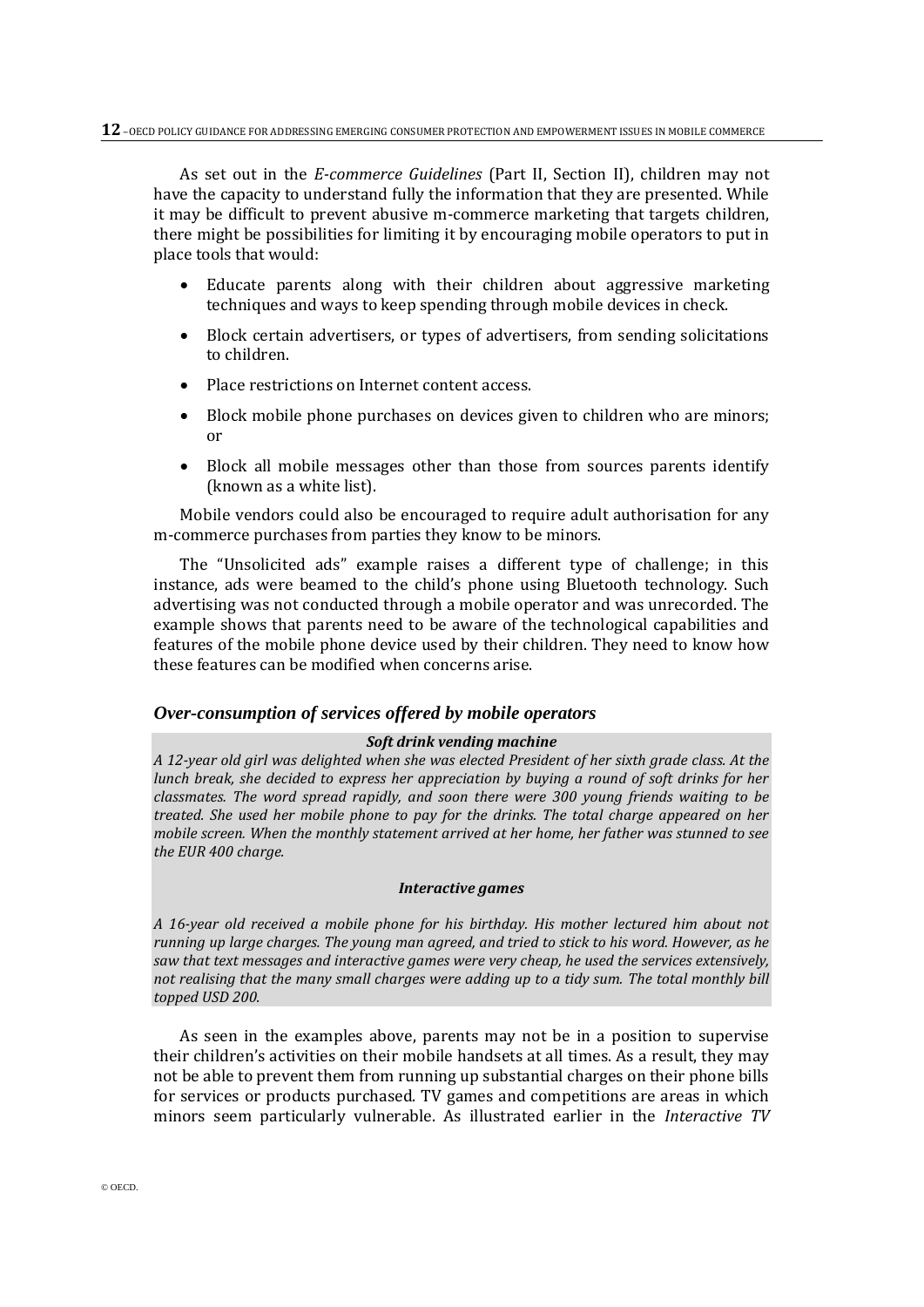example, information on the costs of participation in such games is not always clearly available.

Vending machines in school premises or shopping centres are another example of temptations for minors. From their mobile phone, minors can sometimes call up a phone number indicated on the vending machine, and pay for their purchase, which will then appear on their next phone bill.

Premium rate services, as discussed earlier, may also represent temptations for young consumers. These services offer information and entertainment through a variety of media including fixed phone, fax, Internet, TV and mobile devices. Children can thus easily make a call from their mobile handset to access a wide range of services ranging from competitions, chat lines, *etc.* Typically, premium rate service calls are charged at a higher rate than standard calls. Industry can help by continuing to develop and refine technological tools to limit consumption of mobile services by minors. Such tools would be consistent with the *E-commerce Guidelines* (Part II, Section III, C. *v*) which call on businesses to provide consumers with information on the restrictions, limitations or conditions of purchase, such as parental/guardian approval requirements, geographic or time restrictions.

The approach used by credit card companies may be relevant in this regard. Once a card has been issued to an individual, the companies often allow, with the individual's consent, additional cards to be issued to other family members, under the credit limit of the principal subscriber. Credit lines can be limited and bills are sent to the principal for payment. Moreover, in some countries, minors cannot hold a credit card unless parents provide special agreement to the contract.

A few countries have gone much further (Appendix 1), placing greater responsibility on mobile operators. In one country, in the case of TV games in which participation is through SMS, mobile operators must reimburse parents for bills incurred by their children. In another country, content providers who do not set a monthly limit for the purchase of services from an access number may be considered in breach of the law.

To help prevent over-consumption by minors, stakeholders could:

- Provide parents with the ability to set a ceiling that would limit the amount of charges that children could accrue using mobile phones, by, for example, setting a limit on the number of text messages, or establishing monetary limits on downloadable purchases.
- Encourage mobile devices to be designed in a way that users could limit the types of transactions.
- Encourage mobile operators to send warnings/notices to parents when expenditures exceed an established ceiling level.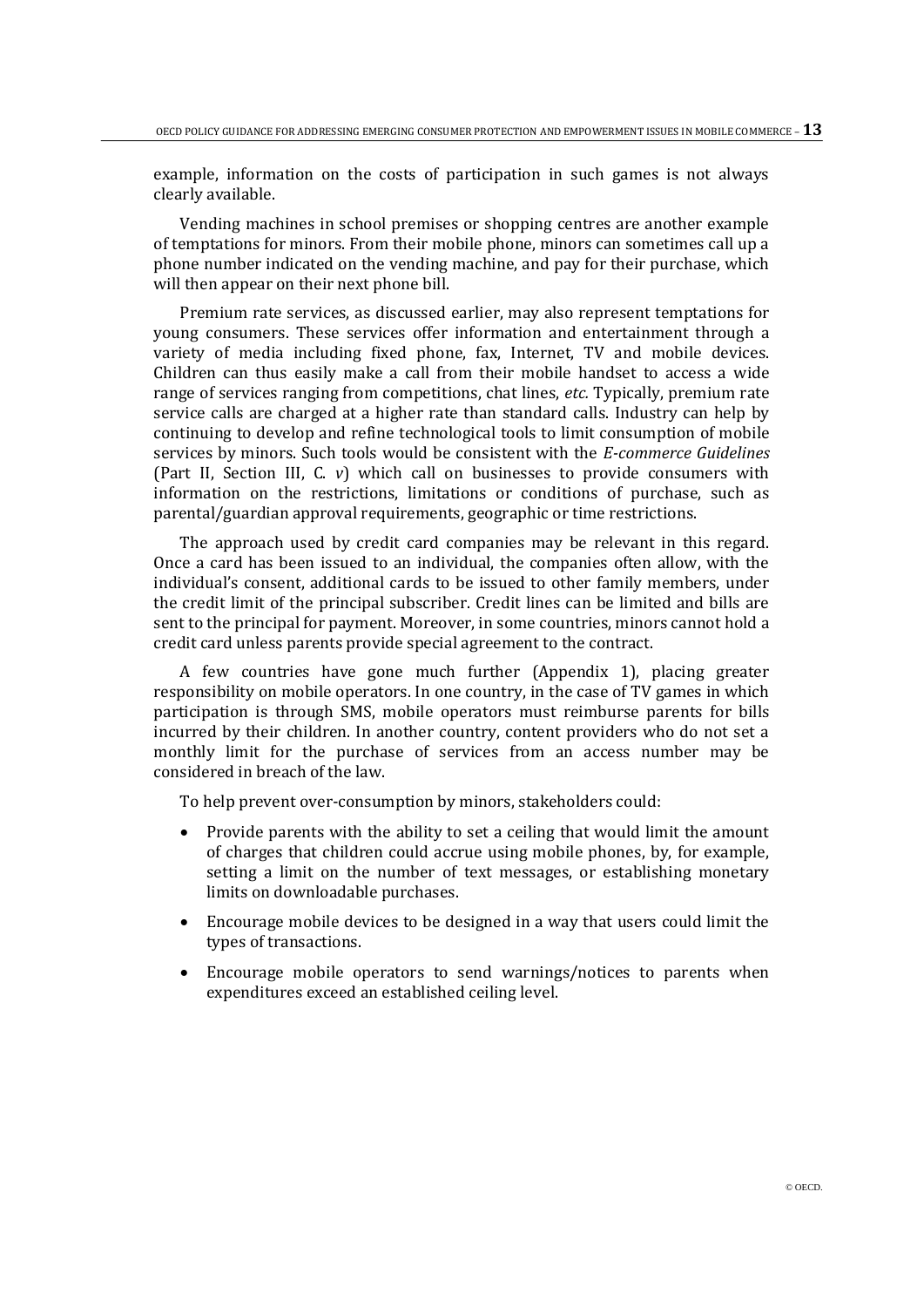# *Children and location-based data***<sup>1</sup>**

#### *Keeping track*

*A 12-year old mobile phone user goes on the Internet and enters her mobile phone number to sign up for a location-based service that allows her to receive information about the location of persons she has identified (social mapping). She believes this will be a fun chance to find out when her school friends are in the area so she can text message them and meet up with them. They can also receive location data and a profile about her. There is no disclosure about how such information will be safeguarded, or who can view it. There is no verification process. The location data is not blocked even when she turns off that program on the mobile device. Her parents do not know she has subscribed to such a service*.

The above example illustrates challenges raised by the intersections between privacy, online activity and mobile commerce as they affect children. Other, related privacy issues, which may affect both children and adults, are discussed below in the section on "Location-based privacy and security issues". In many OECD countries, the disclosure of certain types of location-based data to third parties is illegal; however, there are still open issues regarding the extent of such protection in some countries. The lack of disclosure about tracking and the sharing of the data with third parties is magnified in many countries by the absence of a process to alert adults about these practices. Although fuller disclosure might help address the problem, it would not be sufficient.

The *E-commerce Guidelines* already set forth several general principles that might apply, including the principle that businesses marketing to consumers should not engage in practices that are likely to cause unreasonable risk of harm to consumers (Section II, Part II,  $2<sup>nd</sup>$  paragraph); and that businesses should present information about themselves and the goods or services they provide in a clear, conspicuous, accurate, and easily accessible manner (Section II, Part II, 3rd paragraph). Here, tracking information might be considered in following the principle that the business should provide sufficient information about the terms, conditions, and costs associated with a transaction to enable the consumer to make an informed decision about whether to enter into the transaction. Such information must be clear, accurate, and easily accessible. As mentioned above, the *E-commerce Guidelines* also encourage private sector leadership in the development of technology as a tool to protect and empower consumers (Part III, *iii*)). To that end, businesses could:

- Make clear disclosures about tracking.
- Make clear disclosures about the sharing of data with third parties and how to limit it.
- Treat this as a service for which adult approval is required.
- Provide the option to turn off the specific tracking service, preferably as a default.

l

<sup>1</sup> Location-based data concerns information indicating the geographical location and movement information of a mobile device.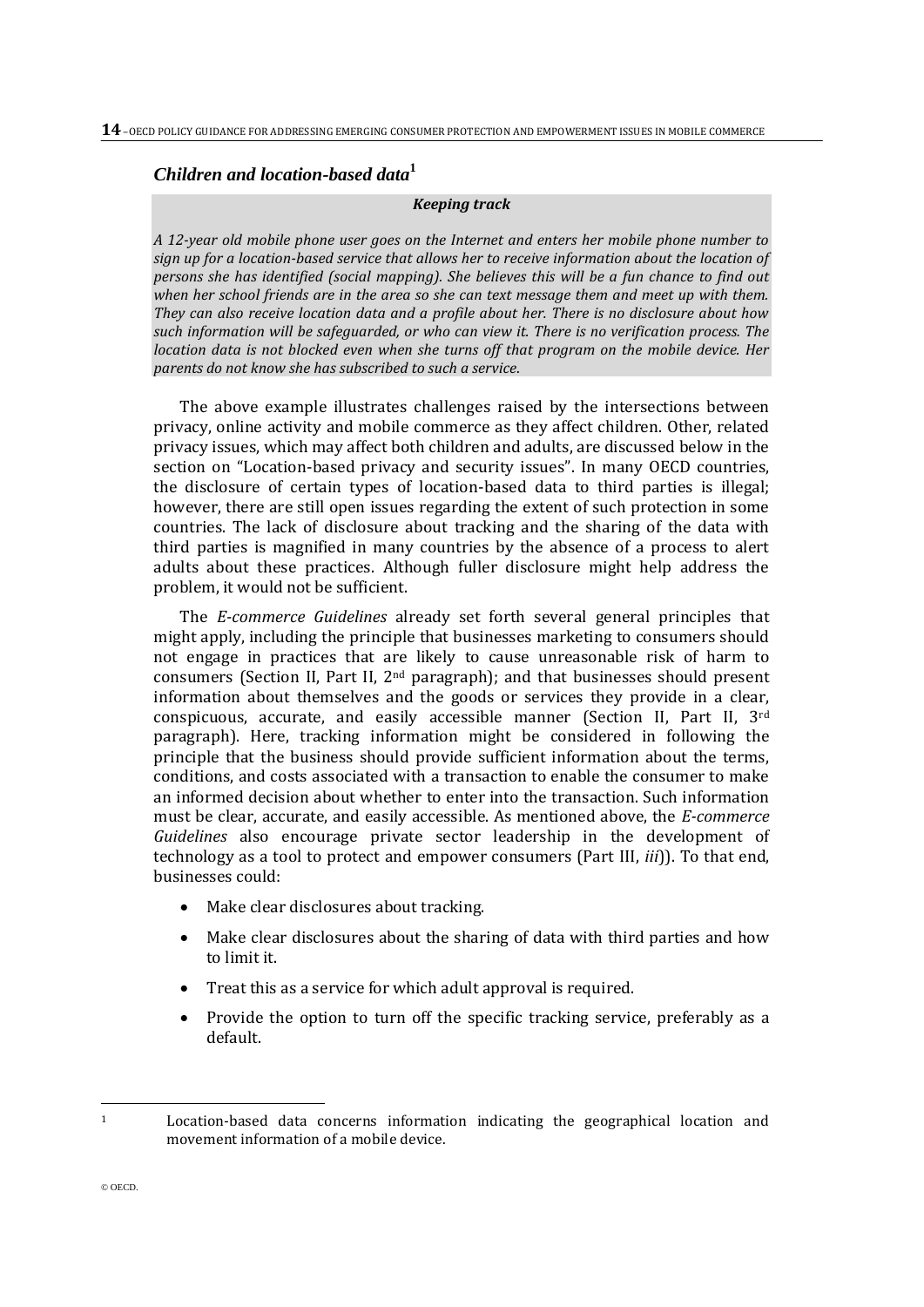## **IV. Unauthorised use of mobile handsets and security issues**

The small size and functionality of mobile devices have made them attractive targets for thieves, who may be interested in *i*) re-using or re-selling the device, *ii*) carrying out commercial transactions in a fraudulent or illegal way in the name of the legitimate owner or *iii*) obtaining sensitive personal information. The risk of theft is in many ways far higher than for standard computers, which are stationary or bulkier portable computers, which are not carried around in public to the same degree.

## *Unauthorised use of mobile phones*

Building awareness of the risks of unauthorised use of mobile phones should help to lower the number of incidents. As provided for in Section VIII, Part II, of the *E-commerce Guidelines,* stakeholders "…should work together to educate consumers about electronic commerce … to increase … consumer awareness of the consumer protection framework that applies to their online activities." Educating consumers as to what they should do in the event their mobile devices are stolen or compromised is another important aspect of preventing fraudulent use. Stakeholders should therefore work together:

 To provide information to consumers that *i*) promotes awareness; *ii*) outlines ways to protect mobile devices from loss and misuse; and *iii*) indicates what consumers should do if they discover their device has been lost or is being misused.

#### *Buying spree*

*A consumer loses his mobile phone without however informing either his mobile operator or the police about it, hoping that he will find it quickly. Three days later, the police call the consumer to let him know that his phone was found. However, from the moment the phone was lost to the time that the police found it, someone used expensive mobile services from the phone, running up charges of around USD 2 000. The consumer is shocked to learn that he is liable for the full amount.*

The above example underscores the importance of using the security offered by some form of encryption on the device itself as well as a PIN for some services. It also underscores the importance of timely notification when a mobile device is missing. Further possibilities to limit liability in the event of theft include:

- Enabling consumers to establish credit ceilings that may be lower than the limited liability ceilings set by handset operators.
- Providing on-demand remote services or other technical devices to enable consumers to freeze a device to prevent unauthorised use.
- Requiring that a PIN code be used for each commercial transaction carried out using the mobile device, or for accessing sensitive information on the handset.
- Educating consumers about the significance of using passwords and other technology for limiting access to such devices.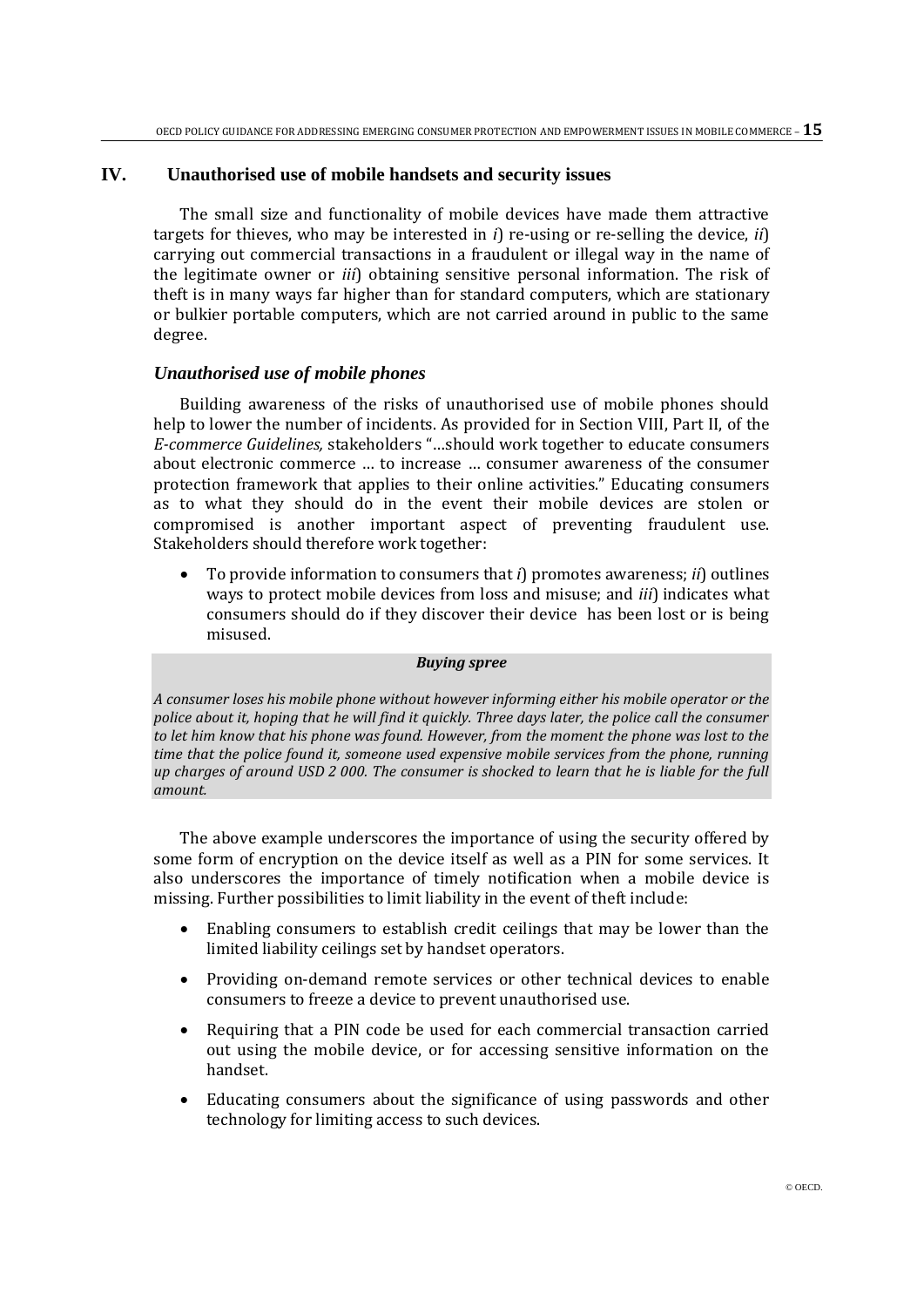With respect to the PIN code of the SIM card, in general "0000" is assigned as an initial default PIN number. 2

 To help deter unauthorised use, mobile operators and mobile device merchants could *i*) assign random numbers as initial PIN codes and/or *ii*) prompt consumers to change their default PIN code and set their own when they first use the device.

## *Busy signal*

*A young woman lost her mobile phone on the bus as she was returning home from work. When she discovered the theft, she immediately called her mobile operator. Several times, the line was busy. Other times, she gave up after waiting for 20 minutes for a customer representative. She was infuriated several days later when she learned that the phone had been used to purchase about EUR 1 000 of services during the time she had tried to contact the mobile operator.*

Holding mobile subscribers liable for unauthorised charges made using stolen mobile devices, during a period when the subscribers were unable to notify their operator of the theft because of busy lines and the like raises questions of fairness. The inaccessibility could expose the subscribers to unreasonable risk of harm, which is inconsistent with the *E-commerce Guidelines*, and with the *Consumer Dispute Resolution and Redress Recommendation* (Part IV), which calls on the private sector to provide mechanisms for consumers to resolve their disputes at the earliest possible stages. To avoid such situations, mobile operators could be encouraged to:

- Provide sufficient means for subscribers to report their troubles easily, including, for example, through an e-mail or "online" facility for declaring lost or stolen devices.
- Set up special reporting lines for lost and stolen handsets where consumers could "key-in" information to disable the handsets.

Efforts to improve the reporting mechanisms for lost handsets have been made in a number of countries. In one country, mobile operators have teamed up and signed a charter to block cell phones reported stolen on all their networks within 48 hours. Since mobile handsets are equipped with a registered international mobile equipment identification ("IMEI") number,<sup>3</sup> each of the companies can place a bar on the SIM card and the IMEI via remote control to lock the handset and make it inoperable.

It should be noted that in instances where a mobile phone is used as a payment device, liability often differs from that related to the use of credit cards. In some OECD countries, consumers are, in many instances, not liable for amounts debited from a stolen credit card. When mobile phones are used as payments devices, mobile subscribers are not guaranteed the same level of protection. Mobile operators in most member countries do not cover any loss caused by the unauthorised use of SIM cards or IC chips. However, a few countries amended their legislation so as to limit the liability arising from all types of unauthorised use of communication services. To address the problem, governments and industry may want to:

l

<sup>2</sup> This would not apply to the Code Division Multiple Access (CDMA) network technology which is used for mobile phones in some OECD countries.

<sup>3</sup> Mobile handsets using the CDMA network technology are equipped with an Electronic Serial Number (ESN), which, like IMEI, is used to identify a unique mobile device.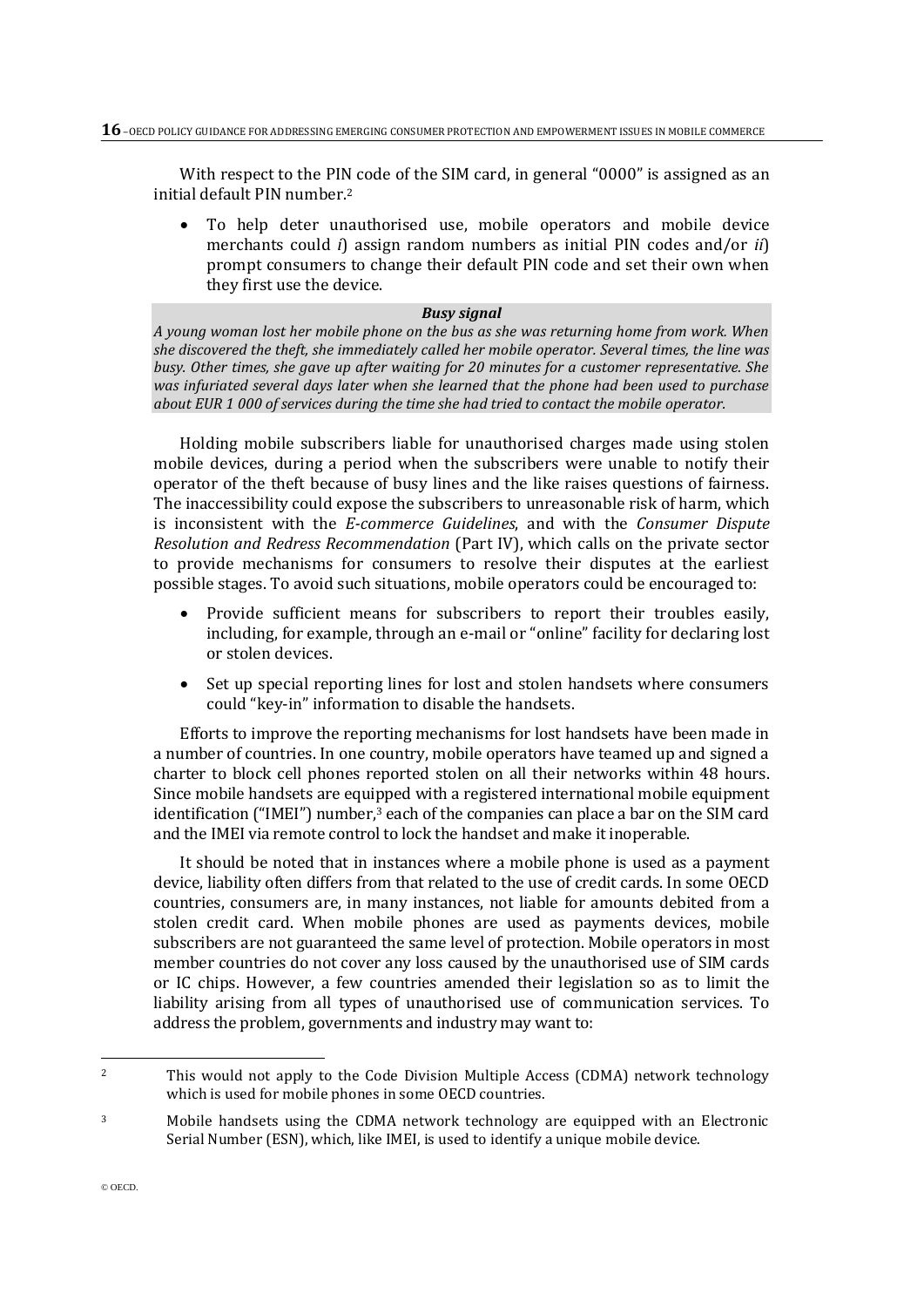Explore whether there could be ways to enhance liability protection for those using mobile phones; as the E-commerce Guidelines and the Consumer Dispute Resolution and Redress Recommendation state, limitation of consumer liability and chargeback mechanisms offer powerful tools that could help protect consumers.

## *Foreign vacation*

*A woman who was spending her summer vacation in a foreign country had her mobile phone stolen from her while she was shopping in an open market. She regretted the loss but was not concerned about it being misused because the mobile operator had told her that her phone would not work in foreign countries as it was not compatible with the telecommunications network. She therefore did not report the loss, until she returned home. The mobile operator informed her of the bad news. Some USD 20 000 had been charged to her account. While it was true that her phone would not work abroad, the mobile operator had failed to tell her that the IC chip (or SIM card) could be removed from her phone and used in a different device. The company admitted that this was not clear in the information packet that they provided to her, but insisted that she pay. She took them to court where she won her case.* 

In the above example, the mobile operator should have provided its customer with complete information on the operation of her IC chip in foreign countries. As prescribed in Section V, Part II of the *E-commerce Guidelines*, consumers should be provided with secure payment mechanisms and information on the level of security afforded by the mechanisms. This principle is particularly important as ever more consumers use their mobile handset abroad. Efforts should therefore be made to:

- Ensure that mobile subscribers receive clear and complete information on how their mobile devices can, or cannot, be operated in foreign countries at the time they purchase their devices; and
- Warn mobile subscribers, when they purchase their mobile phone, that the IC chip of the device may be used by an unauthorised person even if the device itself may not be used abroad.

#### *Bad loan*

*An office mate used his colleague's mobile device and phone number to transact a loan without authorisation. To conclude the loan, the office mate sent a message indicating the subscriber's name. The loan company did not check further the identity of the sender.*

Allowing parties to use their mobile handsets to make purchases in the name of someone deviates from Section V of the *E-commerce Guidelines* on two key points: *i*) security of payments and *ii*) fair business, advertising and marketing practices (since the practice raises unreasonable risk of harm to consumers). To prevent such practice, it might be beneficial for business to put in place security procedures and tools to help identify a party in a contract concluded over a mobile device. This could be addressed, to some extent, by:

- Limiting a purchase order to the party who holds the account on the handset from which such an order is placed.
- Verifying a subscribers' identity by using information such as an SMS, a mobile e-mail address, or a PIN code.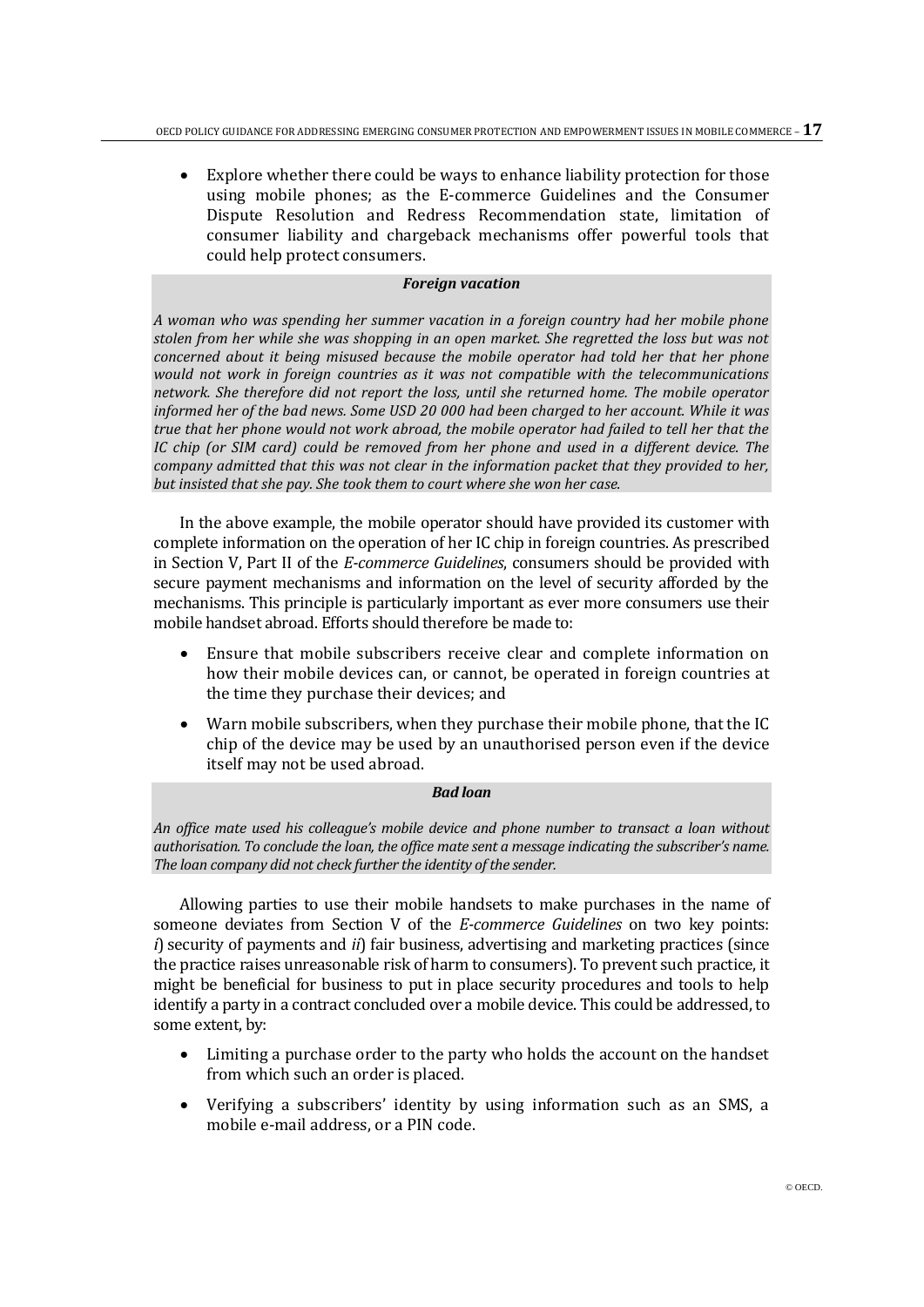#### *Mobile security*

#### *Mobile banking breach*

*A mobile phone subscriber received an advertisement for free mobile banking services claiming that consumers could access the application anywhere and at any time with just one click. The advertisement stated that consumers could view account balances, transfer funds between accounts, and receive and pay bills, just as they do now using their home computer. It claimed that to help ensure privacy and security, all information on the mobile banking application was passwordprotected and encrypted and further claimed that it would protect the consumer against any unauthorised transaction. The ad contained a link to the application form, which was sent via text message. The mobile subscriber completed the application, signed up for the service, and began using it.* 

*The next month, the mobile subscriber received a bill from her banking service provider that contained significant charges for the application and for accessing her banking data by handset. The*  bank's advertisements did not disclose these charges. The following month, the consumer learned *that an unauthorised debit has occurred on the bank account. She attempted to have the mobile operator delete the charge but it referred her to the bank, explaining that after investigation, it appeared that the consumer's banking data had not been secured and had been compromised.* 

This hypothetical case raises issues for consumers including: *i*) the security of mobile handsets, particularly as payment devices; *ii*) disclosure of the costs of data access charges; and *iii*) access to appropriate dispute resolution and redress mechanisms. This section focuses on the wireless security/consumer protection issues as the other two issues are discussed above, in relation to the *Interactive TV*, *Mobile handset transport ticket* and *Luxurious watch* hypothetical examples.

Mobile devices are increasingly becoming mini-computers, which are capable of carrying out a growing range of operations, including mobile banking. The security of the wireless networks supporting the devices, both in laptops and smaller devices, is an increasingly common news topic. An intruder can break into a consumer's wireless computer or network in a way that is similar to that of most computers with Internet access – for example, through an e-mail virus. Moreover, there may be additional ways for hackers and others to obtain data from mobile devices (*e.g*. Bluetooth, Radio Frequency Identification ("RFID") chip) and infect mobile devices (*e.g*. through application downloads). Although spam and malware are currently not as prevalent on mobile devices as on computers, as the use and value of mobile transactions grows, so will interest in obtaining personal and financial data and using mobile devices for spam scams, identity theft, *etc*.

Moreover, as discussed above, the use of mobile devices to make payments is becoming more common. In some countries, mobile payments are generally conducted via SMS, or text messaging, while in other countries, mobile devices are being equipped with RFID chips that are able to transmit payment information to reading devices simply by waving their mobile device in front of a scanner in order to make a payment. This may open up new security risks.

The *E-commerce Guidelines* (Part II, Section II "Privacy") apply to this situation to the extent that they call for business-to-consumer e-commerce to be conducted in accordance with recognised privacy and security principles set out respectively in the *1980 OECD Guidelines Governing the Protection of Privacy and Transborder Flow of*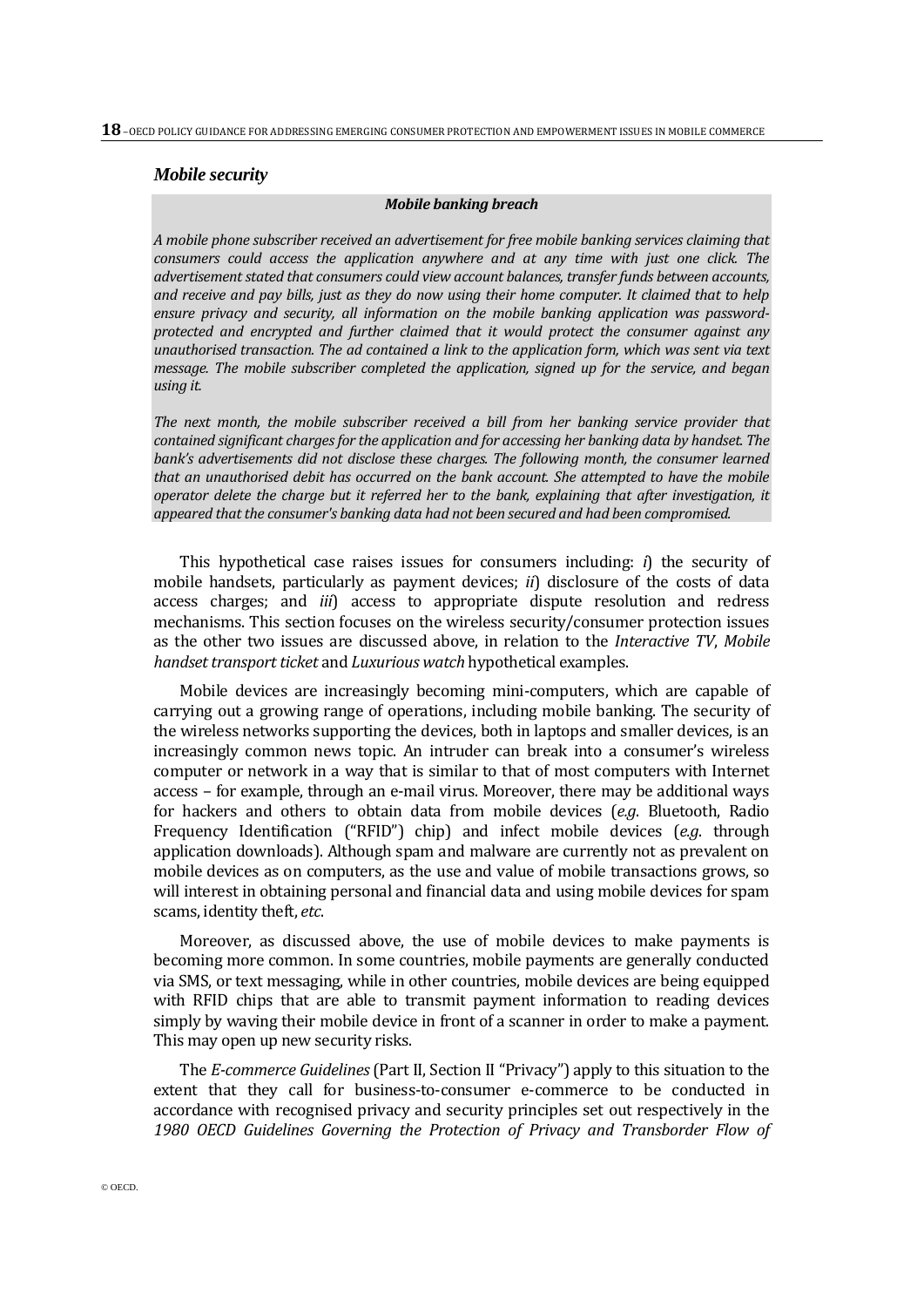*Personal Data* ("the Privacy Guidelines"), the *2002 OECD Guidelines for the Security of Information Systems and Networks*, and taking into account the *1998 OECD Ministerial Declaration on Protection of Privacy on Global Networks*. There may, however, be a need for additional measures. It might be beneficial for participants in mobile commerce to:

- Ensure that consumers are informed about the potential security and privacy challenges they may face in m-commerce and the available measures which can be used to limit the risks.
- Encourage the development of security precautions and built-in security features.
- Encourage mobile operators to implement data security policies and measures to prevent unauthorised transactions and data breaches; and
- Provide consumers with timely and effective methods of redress when their data is compromised and/or they suffer financial loss.

## *Location-based privacy and security issues*

## *Unauthorised tracking*

*A mobile operator uses a Global Positioning System ("GPS") or triangulation (from signals generated from the device) to locate mobile users. The company sells the location and subscriber information to marketing companies for use in sending tailored advertisements or notices to the mobile subscriber. The mobile subscriber has not understood nor has she authorised transfer of such personal information. She might be charged for the notices (e.g. text messages about nearby sales or Internet time for pop-up messages). She is disturbed by the tracking and concerned that the information could be picked up (stolen or bought) by criminals.*

The above example illustrates challenges raised by location-based information tracking. At issue is the lack of a process to safeguard information and, as in the hypothetical example discussed earlier in relation to the protection of children (*Keeping track*), the lack of a mechanism to disable tracking for non-emergency purposes.

The need for protections to safeguard location-based information might be addressed by the principle in Section VII, Part II of the *E-commerce Guidelines* that business-to-consumer electronic commerce should be conducted in accordance with recognised privacy principles set out in the *1980 Privacy Guidelines* (Part II, 7-10) and taking into account the *1998 OECD Ministerial Declaration on Protection of Privacy on Global Networks*.

It would be beneficial for businesses to:

- Provide consumers with clear disclosures about any location information that is being collected and the intended use of such information.
- Provide consumers with the opportunity to limit the sharing of data with third parties (except in emergency situations), and to revise their decisions about whom such data can be shared with.

In addition, companies that collect location data should take appropriate steps to safeguard such information, particularly when the data are sensitive or can be traced back to a particular individual.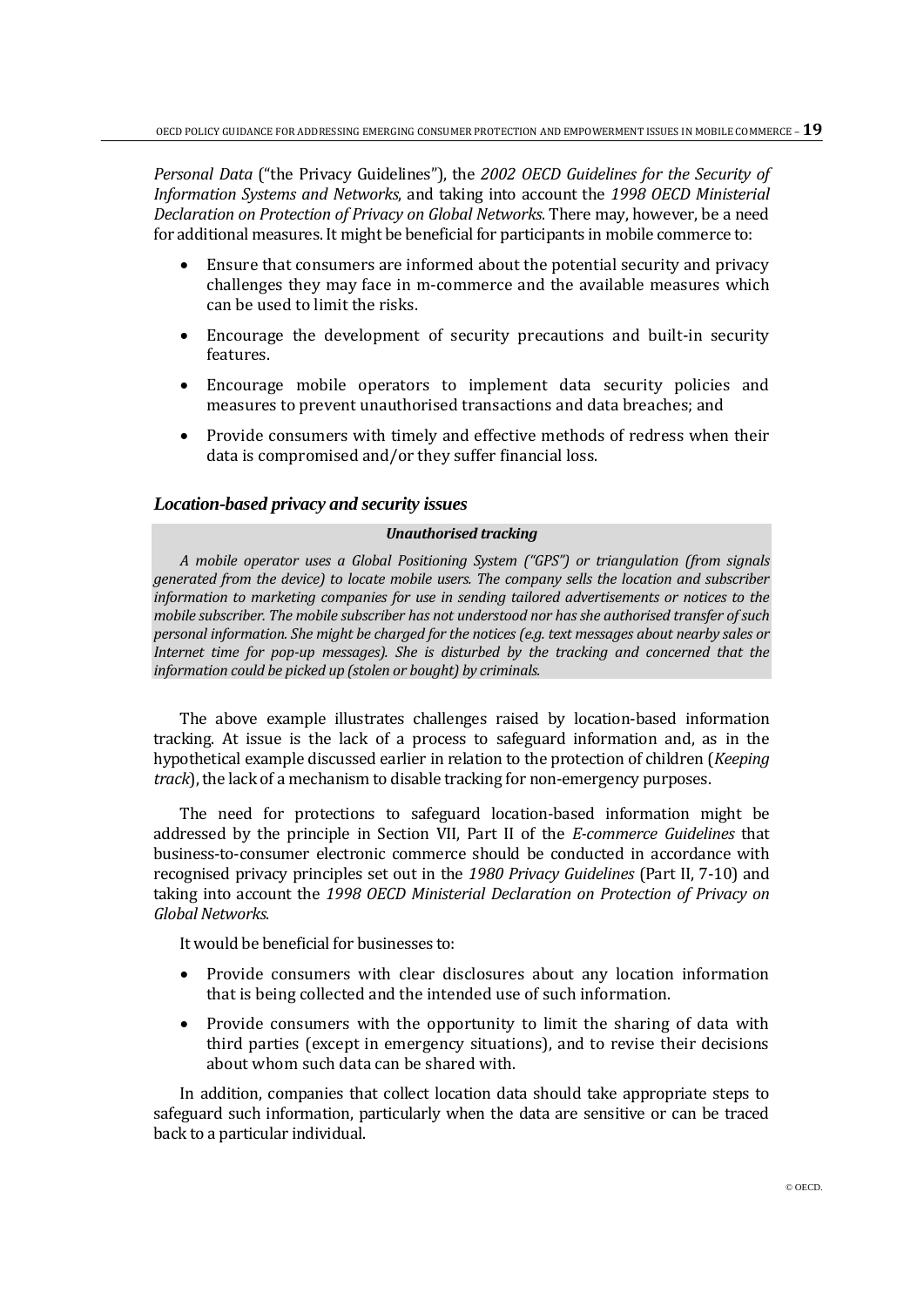# **Appendix 1: Protecting minors: laws and self-regulatory schemes in some OECD countries**

## *Access to adult content*

Actions have been taken in a number of countries to address the challenges that mobile phones present. In Australia, Denmark, Germany, Japan, Korea, Norway, the United Kingdom and the United States, for example, mobile operators have developed voluntary codes of conduct to restrict access to adult content. In the United States, some mobile operators have adopted voluntary content classifications and Internet access controls to limit adult content access and enable parents to control it (see www.ctia.org/advocacy/policy\_topics/topic.cfm/TID/36). Under these guidelines, participating carriers currently block all adult-oriented content websites and would restrict access to such content through a portal only accessible to consumers at least 18 years of age or when authorised by a parent or guardian. Moreover, the Children's Internet Protection Act ("CIPA") requires schools and libraries participating in the E-rate program – a program that makes certain technology more affordable for eligible schools and libraries – to certify that they have an Internet safety policy including technology protection measures to block or filter Internet access to material that is obscene, contains child pornography, or is harmful to minors.

In addition, the Mobile Marketing Association ("MMA"), an international group that has guidelines in both Europe and the United States, has recently revised its US best practices guidelines for marketing to youth under the age of 13 (see http://www.mmaglobal.com/bestpractices.pdf). The guidelines, for example, provide that for audio and visual disclosures, participants must be at least 18 or have parental permission. Likewise, in February 2007, leading European mobile operators agreed on a European Framework on Safer Mobile Use by Younger Teenagers and Children (see http://ec.europa.eu/information society). Under this framework, mobile operators support the development of awareness raising campaigns for parents and children; classification of commercial content (restricted adult content versus generally accessible content); and the development of age verification procedures.

#### *Protecting children's personal data*

Countries could explore adapting existing laws and rules protecting children on line to the mobile environment. For example, in the United States, federal law restricts the collection, use, or disclosure of personally identifiable information from and about children under the age of 13 in online services. This includes notification about privacy policies; verification of parental consent for collecting personal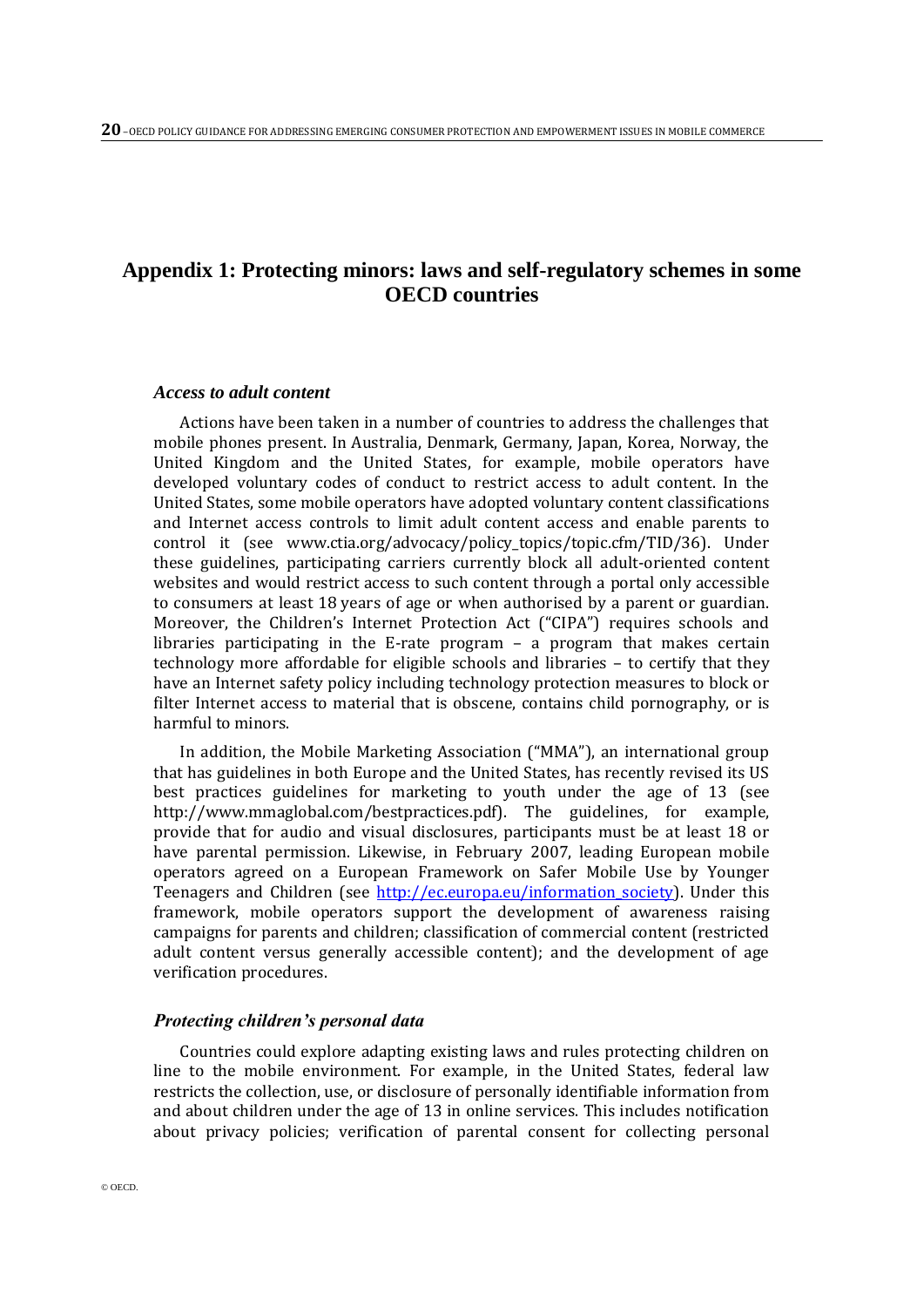information from children (with limited exceptions); parental review and deletion of personal information from their children; and requirements for procedures to protect the security of the data.

## *Over-consumption of services offered through mobile phones*

Some countries have gone much further, placing greater responsibility on mobile operators. In Finland, the Consumer Complaints Board has established the responsibility of service providers in a case involving TV games played with text messages. The mobile operator was found to have received unfounded gains. The fact that a parent had allowed his/her child to use the parent's telephone did not in itself permit the child to legally enter into a commercial transaction such as the TV game in question. Under the decision, the consumer was eligible for a refund.

#### *Marketing targeting children*

The *E-commerce Guidelines* recommend that businesses should take special care in advertising or marketing that is targeted at children as they may not have the capacity to fully understand the information presented to them. Similarly, the MMA guidelines *(para*. 4.0), state that offering "programs that engage children in the promotion/consumption of digital content of any type imposes important ethical considerations, responsibility, and sensitivity that all industry participants are expected to uphold." While some countries have laws or regulations limiting such marketing, few have provisions pertaining specifically to mobile commerce. One exception is the United Kingdom, where junk food advertisement targeting children through mobile phones has been banned.

The US version of the MMA guidelines for short and multimedia wireless messages directed to children under 13 (see para. 4.0) call for all wireless industry participants to disclose that the service is a premium charge (when applicable) in all advertising in audio and visual; the actual cost of the charge and; if applicable, the fact that the standard messaging fees also apply. The guidelines also state that the word "free" may not be used unless there are no fees or charges associated with the service.

In Finland, the Guardianship Services Act provides that minors may only perform transactions which are usual for their age and have little significance. Under the Finnish Communications *Market Act*, the Finnish Communications Regulatory Authority defines *barring categories for telecommunications*. Subscribers, for example parents, can themselves determine the types of additional-cost services they want to block calling or texting to. Barring a certain category of services blocks all services which belong to the category in question. The Consumer Ombudsman has also negotiated some improvements in relation to the status of minors as subscribers of mobile services and has co-operated with businesses in that regard. Attention has been drawn to system maintainers' own responsibility for the system they use and compliance with already existing legislation. The Consumer Ombudsman has also drawn mobile operators' attention to their responsibility as the billing entity, including handling claims and compensation, as appropriate.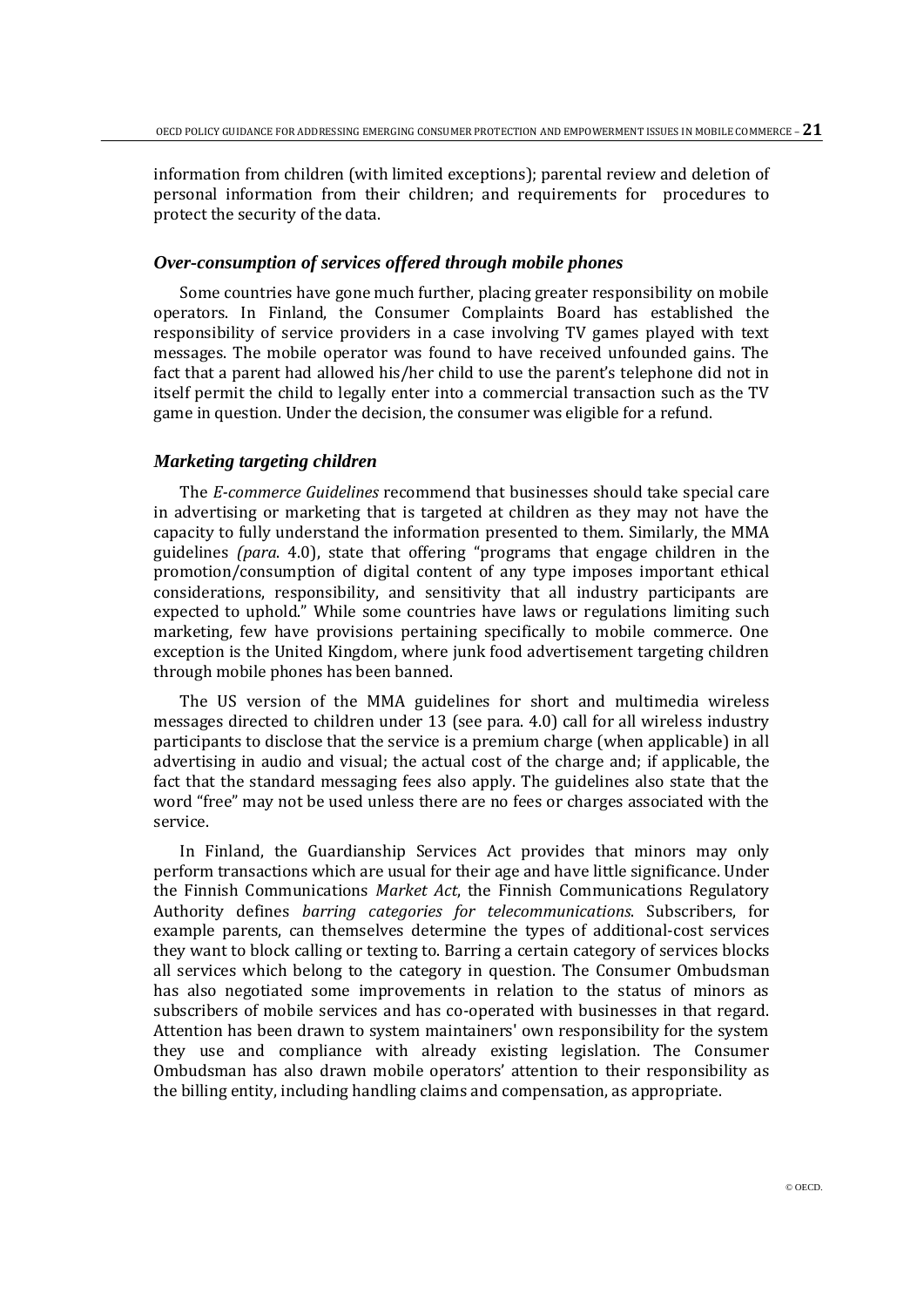#### *Unauthorised use of mobile phones*

In Finland, the issue of the identification of the contracting party has been examined. The Ministry of Justice has, for example, set up a working group to draft a Government bill amending legislation on SMS instant loans. Consumer identification is currently only based on information about mobile subscriptions and social security numbers. The working group will consider whether there should be a statutory obligation for credit providers to identify customers in a more reliable way.

#### *Privacy considerations*

The Finnish *Act on the Protection of Privacy in Electronic Communications* requires that permission must be obtained from consumers before electronic direct marketing can be sent to them. The Data Protection Ombudsman and the Consumer Agency/Consumer Ombudsman have for example developed guidelines in relation to the so-called "tell a friend" marketing practice, which requires permission in advance from the recipient ("tell a friend" marketing refers to consumers forwarding product tips, introductory offers, contest invitations and other marketing messages to people they know by e-mail or text message).

The Finnish Act on the Protection of Privacy in Electronic Communications covers also confidentiality of identification and location data. This includes limits to the processing of identification data, such as processing for marketing purposes, and limits to the processing and disclosure of location data. It also covers the requirement of service-specific consent of the party to be located. In the case of minors under the age of 15, the guardian is responsible for deciding on the processing of location data.

In the United States, a carrier's ability to transmit users' location information to third parties is limited by statutory rules regarding the use of Customer Proprietary Network Information ("CPNI"*).*Specifically, Section 222 of the US Federal Communications Act prohibits the disclosure or use of wireless location information, obtained by a carrier by virtue of its provision of telecommunications services, without the express prior authorisation of the customer, except in specified emergency situations to respond to a wireless user's emergency call or in the transmission of automatic crash data. Further, the Controlling the Assault of Non-Solicited Pornography and Marketing ("CAN SPAM") Act prohibits mobile service commercial messages from being sent directly to wireless devices through the Internet without a subscriber's express prior authorisation. Additionally, the United States' Telephone Consumer Protection Act ("TCPA") prohibits any call using an automatic telephone dialing system or an artificial or prerecorded message to any wireless telephone number, including both voice calls and text messaging calls to wireless phone numbers.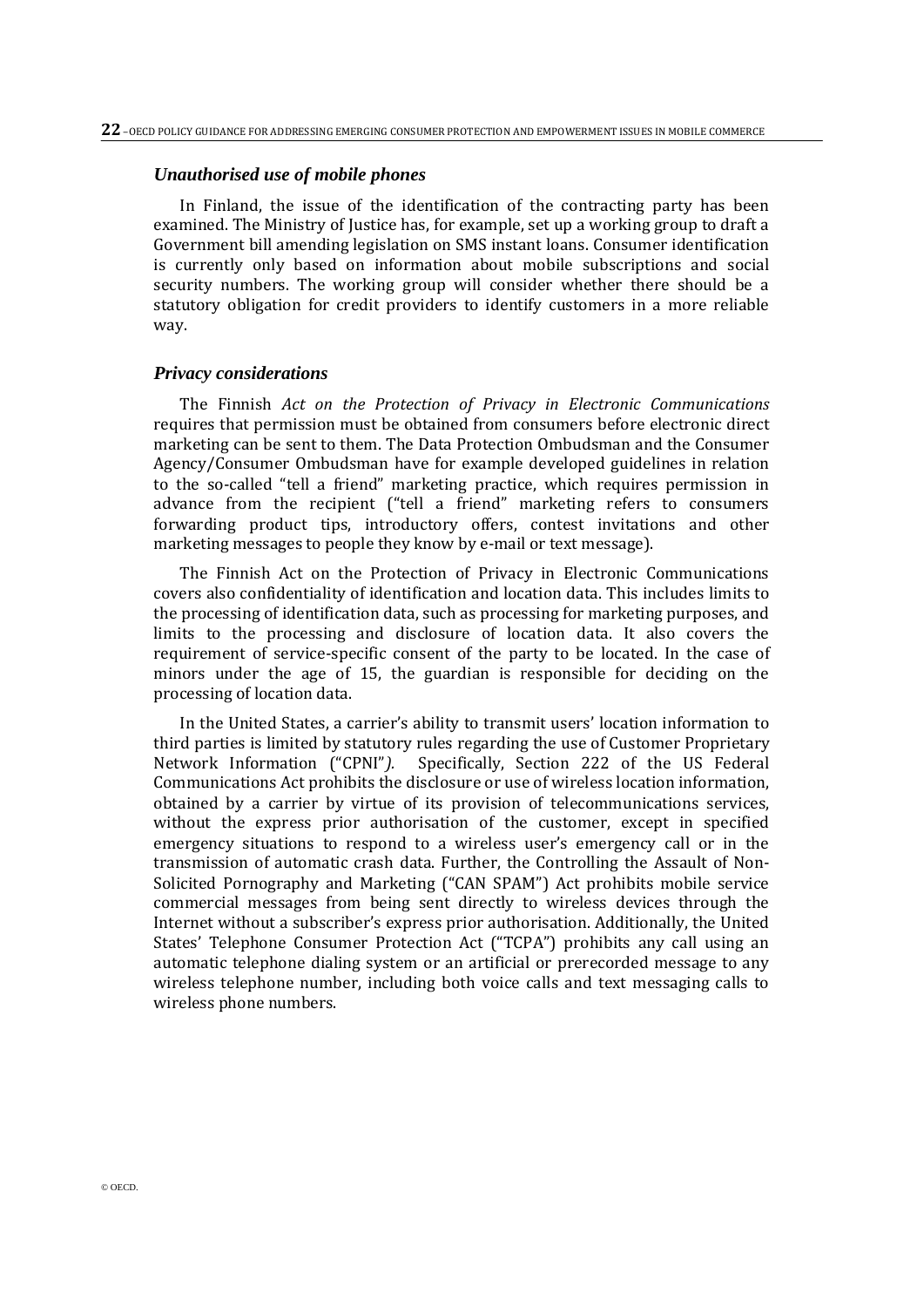# **Appendix 2: OECD instruments addressing mobile commerce issues**

## **Consumer protection instruments**

- 1999 OECD Guidelines for Consumer Protection in the Context of Electronic Commerce.
- *2003 OECD Guidelines for the Consumer Protection against Fraudulent and Deceptive Commercial Practices Across Borders* (OECD, 2003), which establish a framework to combat all sorts of offline and online fraudulent activities at both domestic and international levels.
- *2007 OECD Recommendation on Consumer Dispute Resolution and Redress* (OECD, 2007c), which aims at providing consumers with effective mechanisms to settle their claims and obtain redress, whether at domestic or cross-border levels.
- 2008 OECD Policy Guidance on Online Identity Theft.

## *Security, privacy, and anti-spam instruments*

- *2002 OECD Guidelines for the Security of Information Systems and Networks* (OECD, 2002), which set out principles to ensure consistent domestic approaches in addressing security risks in a globally interconnected society.
- OECD (2007d), *Recommendation and Guidance on Electronic Authentication*, OECD, Paris[, www.oecd.org/dataoecd/32/45/38921342.pdf.](http://www.oecd.org/dataoecd/32/45/38921342.pdf)
- *1980 OECD Guidelines on the Protection of Privacy and Transborder Flows of Personal Data* (OECD, 1980), which contain principles on the collection and processing of personal information.
- *2007 OECD Recommendation on Cross-border Co-operation in the Enforcement of Laws Protecting Privacy* (OECD, 2007e), which calls on member country authorities to co-operate with foreign authorities and assist each other in the enforcement of privacy laws.
- *2006 OECD Anti-Spam Toolkit of Recommended Policies and Measures*, which aims at facilitating international co-operation in the fight against spam and provides a set of recommendations to put in place complementary policies in the enforcement of anti-spam initiatives among OECD member countries.